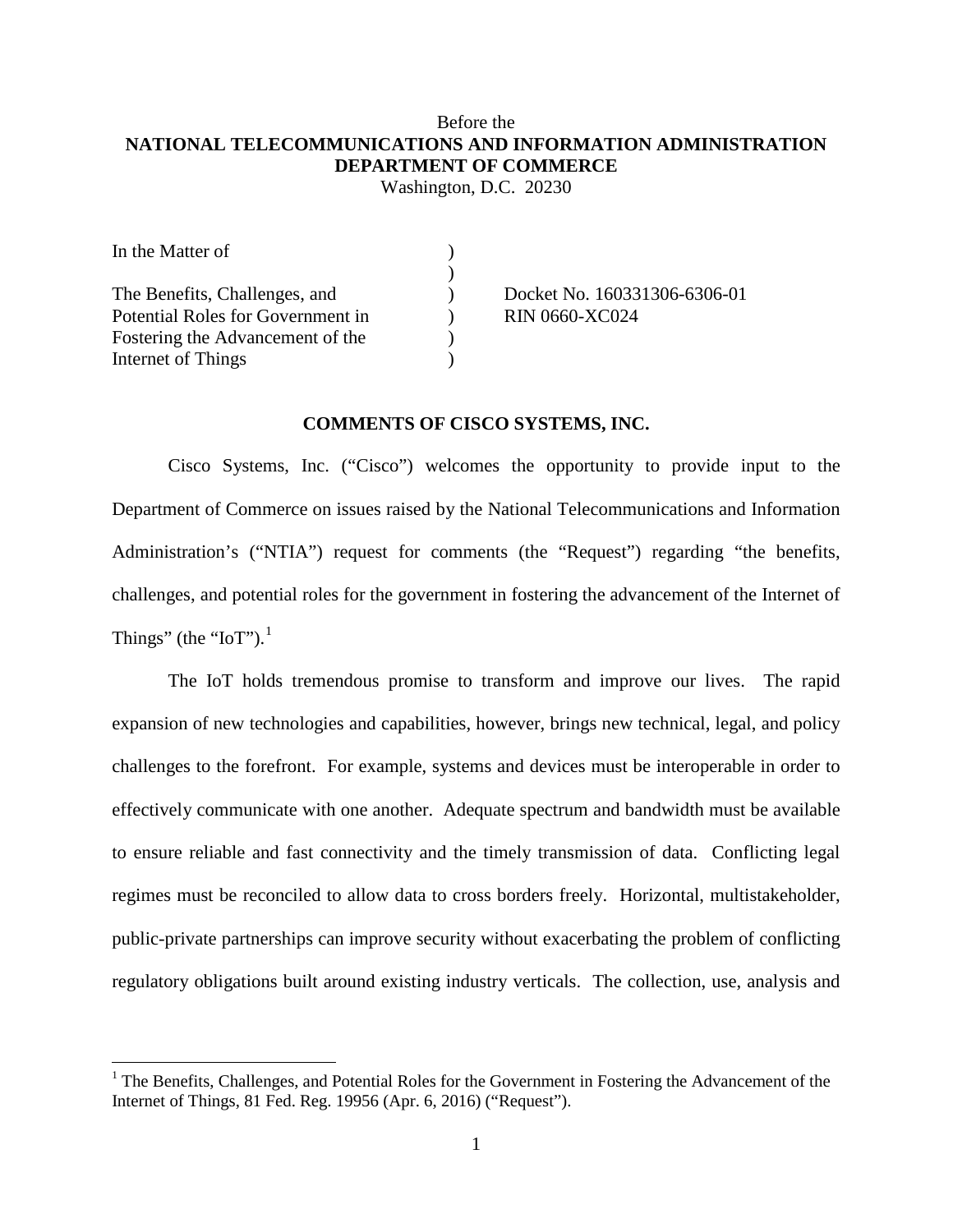storage of vast amounts of data require management of attendant risks. And we must train our workforce with the technical skills needed to foster and deploy innovations in the IoT landscape.

There is no doubt that the advancement of the IoT will require unprecedented coordination among a myriad of government and industry stakeholders, substantial investments in technology and infrastructure, and a flexible and supportive regulatory and policy environment. As with any emerging technology, however, with new challenges comes room for regulatory mischief. As discussed in more detail below, there are many potential touchpoints in the IoT ecosystem for regulators and policymakers. Their decisions could, quite literally, make or break the evolution of the IoT. Unfortunately, the risk of overregulating or promulgating inconsistent regulations runs high. $2$  Regulators and policymakers must be both cautious and humble in their oversight of this nascent sector. Agencies must consult and coordinate with each other to ensure that existing vertical regulations that may be applicable to the IoT technologies do not conflict or create undue burdens on innovators. While application of existing sectorspecific regulations to certain uses of IoT technologies may make sense, particularly where there are unique public safety or other imperatives (*i.e.*, self-driving cars and drones), it often will not. Even when this is true, we must be careful to avoid requirements that render these technologies incapable of being adapted and updated efficiently in a dynamic threat environment. More likely, however, the development of flexible, industry-led, consensus-based standards and best

<span id="page-1-0"></span><sup>&</sup>lt;sup>2</sup> For example, at least 41 states have considered legislation related to unmanned aircraft systems ("UAS" or "drones"), while the Federal Aviation Administration ("FAA") has issued a proposed rulemaking specifying requirements for the operation of UAS. *See* National Conference of State Legislatures, *Current Unmanned Aircraft State Law Landscape* (May 19, 2016), [http://www.ncsl.org/research-](http://www.ncsl.org/research/transportation/current-unmanned-aircraft-state-law-landscape.aspx) [/transportation/current-unmanned-aircraft-state-law-landscape.aspx.](http://www.ncsl.org/research/transportation/current-unmanned-aircraft-state-law-landscape.aspx) Likewise, at least 15 states have considered legislation for self-driving cars. *See* Andy Szal, *Google Official Calls for Nationwide Autonomous Vehicle Regulations*, Manufacturing Business Technology (Apr. 29, 2016), [http://www.mbtmag.com/news/2016/04/google-official-calls-nationwide-autonomous-vehicle](http://www.mbtmag.com/news/2016/04/google-official-calls-nationwide-autonomous-vehicle-regulations)[regulations.](http://www.mbtmag.com/news/2016/04/google-official-calls-nationwide-autonomous-vehicle-regulations)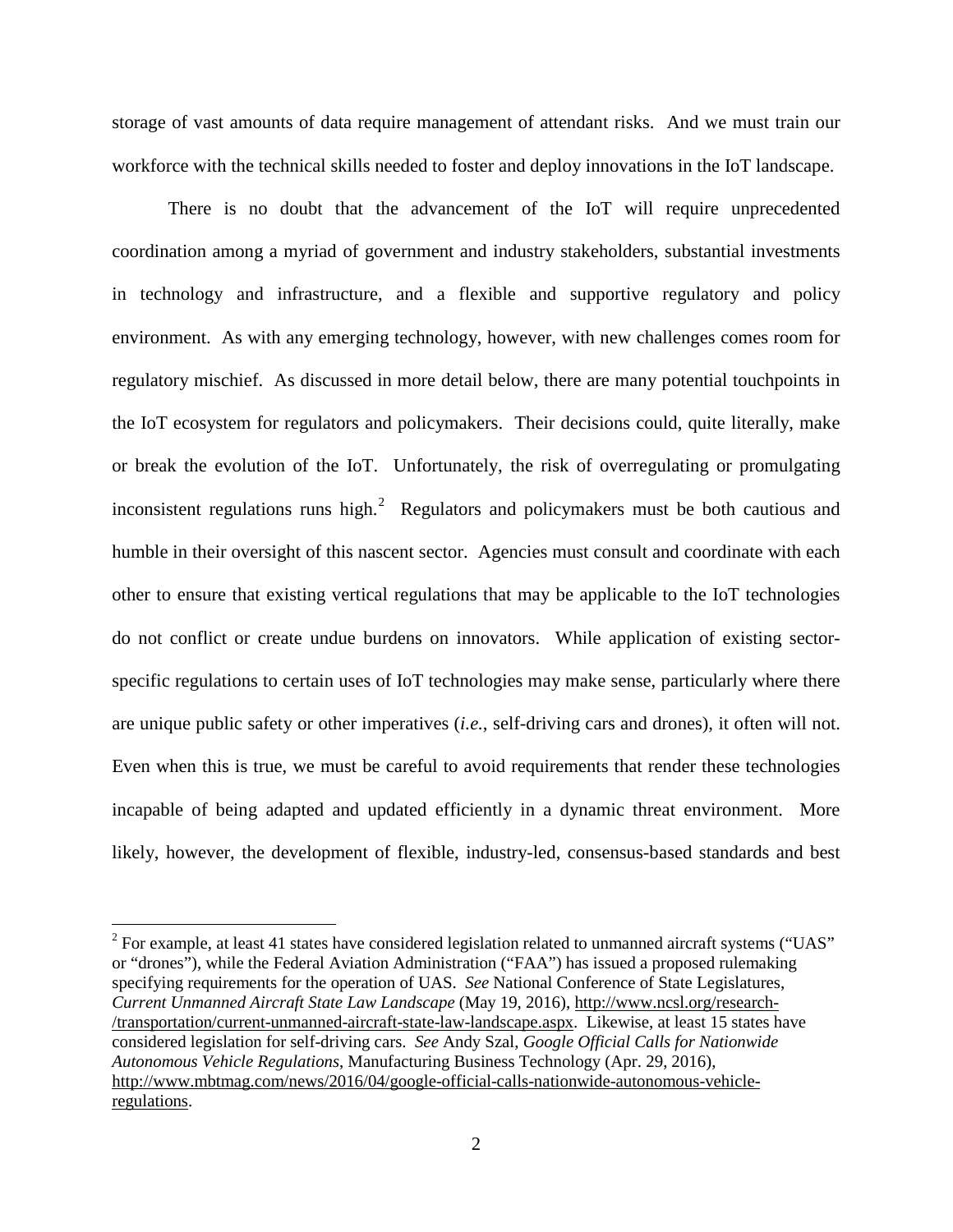practices that leverage multi-stakeholder, public-private partnerships will yield more effective management of cybersecurity risks.

At the same time, there is a role for government in certain instances. For example, the government can work with industry stakeholders to promote interoperability. It can design policies to promote the adequate availability of spectrum. It can consult with our international neighbors to ensure the free flow of cross-border data. Perhaps the most critical function of the government, however, is to ensure that our education policies and resources are properly focused on the promotion of STEM education. If there is but one role that the government should play in the IoT space, this is it. For without an educated and well-trained workforce, the advancement of the IoT will stutter.

Cisco commends the NTIA for providing a platform to engage in a cohesive dialogue in an otherwise disparate IoT landscape. We also applaud the NTIA and the Department of Commerce more broadly for its understanding that policies aimed at harnessing market forces and leveraging strategic public/private partnerships will more effectively incentivize managing privacy and safety risks than the development of a new wave of "IoT regulations."

#### **I. INTRODUCTION**

The Internet has revolutionized the world around us – transforming the way that we use and share data to communicate, collaborate and consume entertainment and information. Yet, the next wave of technology is not just about moving data from one place to another. Rather, it about connecting physical objects to the Internet on an unprecedented scale.

Cisco has always been about making connections. Since 1984, it has been exploring the possibilities that arise from connecting the unconnected. Several years ago, Cisco began a discussion about the next wave of the Internet – a digitized world where the networked connections of people, process, data and things are brought together to unlock unprecedented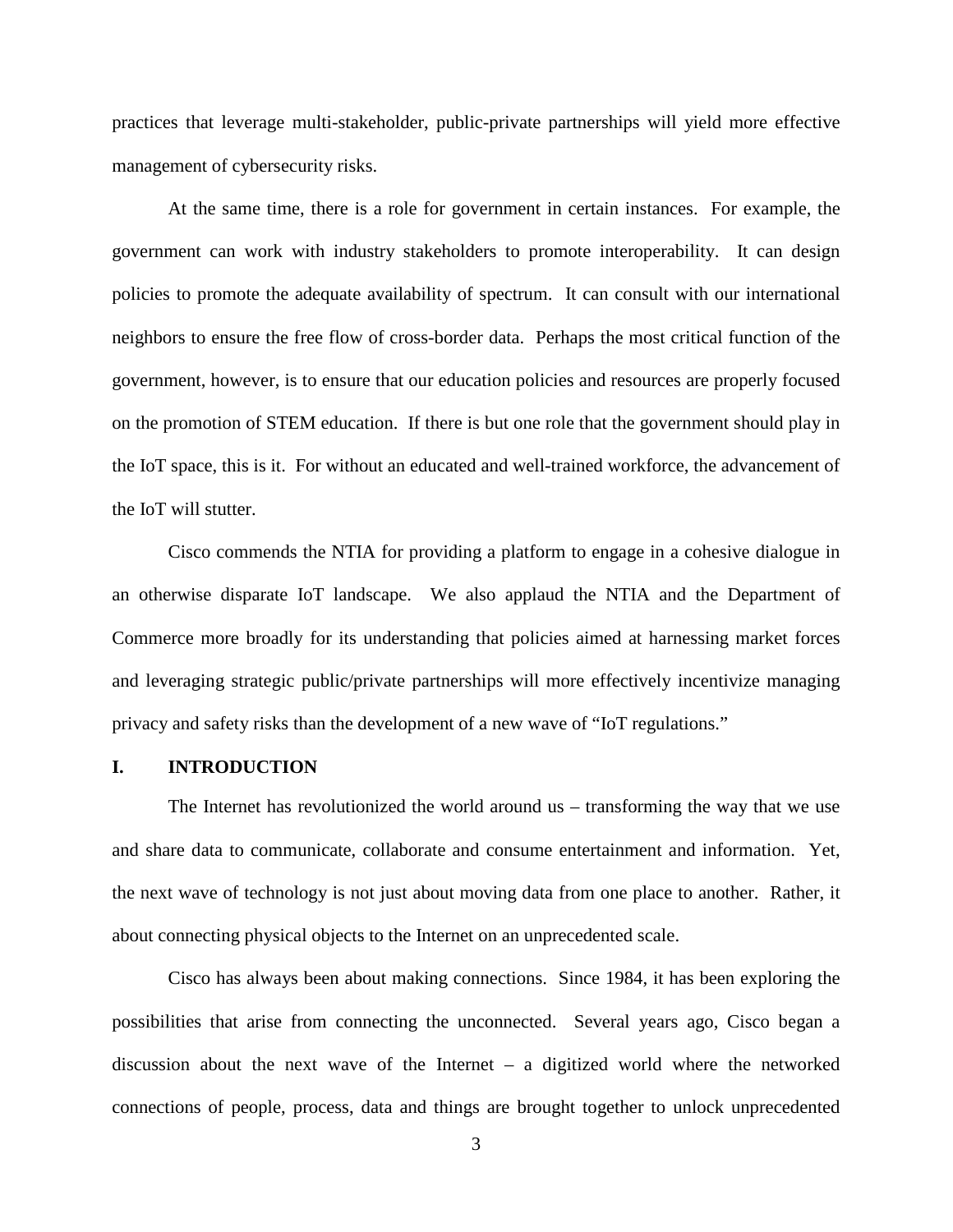value, offering new types of data and insight, and blending physical and virtual environments seamlessly for great business and societal outcomes. Cisco has worked with innovative partners around the world to build and implement digital roadmaps that will transform industries from manufacturing to retail to government. The IoT holds incredible promise, potentially injecting trillions of dollars in value into the U.S. economy over the next decade, driven by efficiencies and advancements realized across a variety of industries and settings. For instance:

- Utility companies will be able to gain deeper levels of insight into demands placed on the grid, allowing for better energy management and generating savings;
- Brick-and-mortar retailers will use multiple data points from a variety of sources about customer behavior to make more informed decisions about inventory, pricing, and customized offerings;
- Putting more networked devices on the factory floor will allow manufacturers to more quickly detect issues and repair manufacturing processes;
- Patients will be able to share their health data such with their doctors in real time through wearables, allowing for the quicker detection of any health abnormalities, such as cardiac issues, and facilitating early intervention; and
- Farmers will use sensors that will provide updates on soil composition, temperature and water levels, ensuring efficient use of resources.

These are but a few examples of how IoT applications can help maximize efficiencies, reduce waste, and generate value. The possibilities are nearly limitless.

While the Request asks a host of questions, they break into three groups: 1) what is the IoT; 2) what are the opportunities associated with adoption of the IoT and challenges that would prevent the growth of this market segment; and 3) which challenges and opportunities identified require a significant governmental role. Cisco offers its thoughts on each below.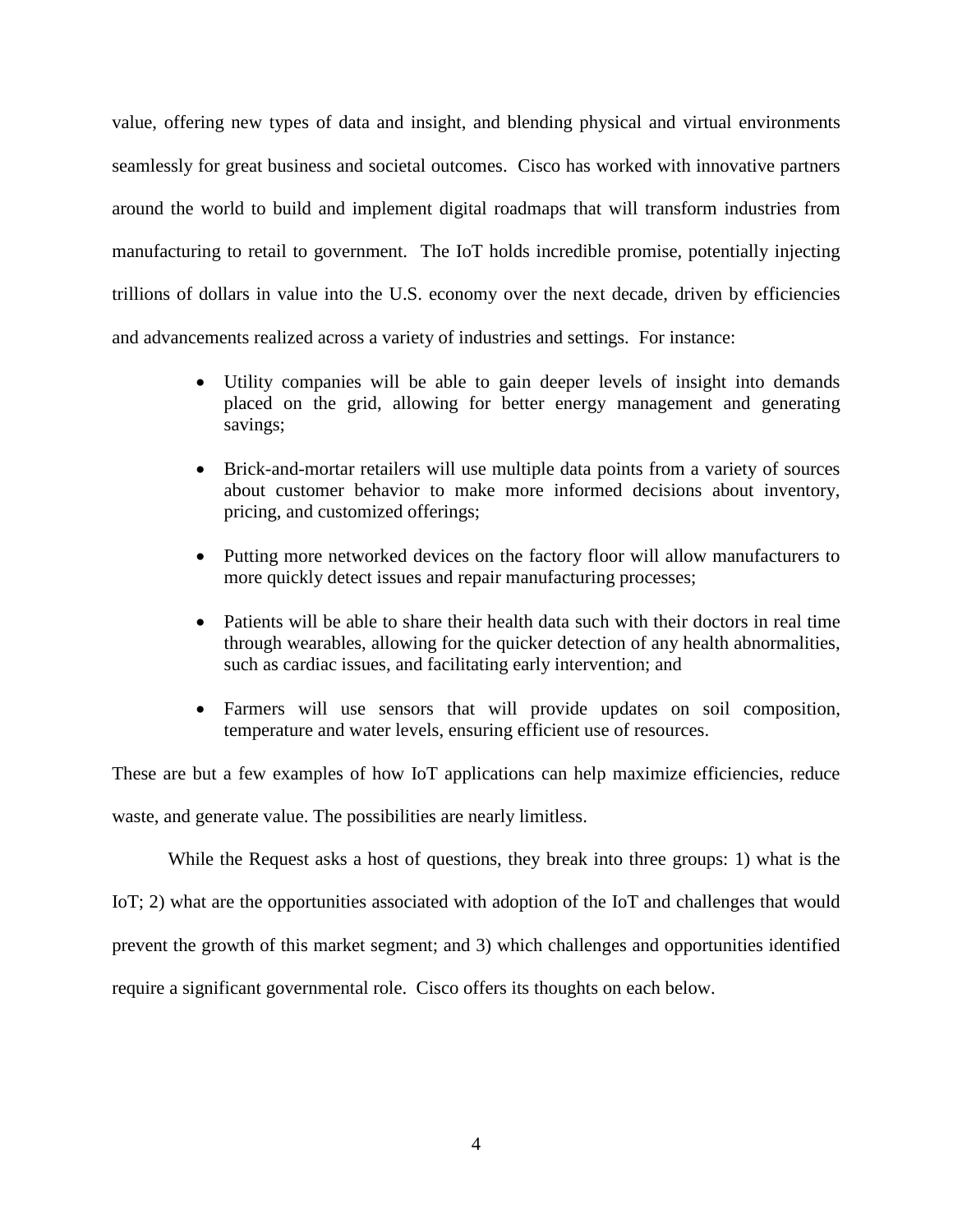### **II. DISCUSSION**

### **A.** *DEVELOPING A COMMON DEFINITION OF THE IOT*

As a threshold issue, the Request asks whether a common definition should be used in examining the IoT landscape and why.<sup>[3](#page-4-0)</sup> At its most basic level, the IoT links "smart" objects to the Internet and to each other, facilitating the conversion of data gathered by sensors into usable intelligence and enabling that intelligence to reach the right person or machine. In Cisco's view, some definitions of the IoT have been overly constricted by their focus on interactions between people and sensors. We believe the lens should be wider and include the full range of networked connection involving people, process, data and things. In this vision, IoT encompasses machineto-machine ("M2M"), machine-to-person ("M2P"), and person-to-person ("P2P") connections in addition to the interactions between people and devices.

### **B.** *THE IOT HOLDS INCREDIBLE PROMISE*

The Request seeks comment on the most significant new opportunities and/or benefits created by the IoT.<sup>[4](#page-4-1)</sup> In short, the value to be gained by the IoT is nothing short of astonishing. According to a Cisco study, over the next decade there is a \$14.4 *trillion* "Value at Stake" in the IoT for the private sector and \$4.6 trillion for the public sector.<sup>[5](#page-4-2)</sup> By Value at Stake, Cisco is referring to new economic value that can be captured by connecting things, processes, data, and

<span id="page-4-2"></span><sup>5</sup> Joseph Bradley et al., *Internet of Everything (IoE): Top 10 Insights from Cisco's IoE Value at Stake Analysis for the Public Sector*, at 2 (Cisco Economic Analysis 2013),

[http://www.cisco.com/c/dam/en\\_us/about/ac79/docs/IoE/IoE-VAS\\_Public-Sector\\_Top-10-Insights.pdf](http://www.cisco.com/c/dam/en_us/about/ac79/docs/IoE/IoE-VAS_Public-Sector_Top-10-Insights.pdf) and Joseph Bradley et al., *Embracing the Internet of Everything To Capture Your Share of \$14.4 Trillion: More Relevant, Valuable Connections Will Improve Innovation, Productivity, Efficiency & Customer Experience*, at 2-3 (Cisco White Paper 2013) ("Cisco White Paper"),

<span id="page-4-0"></span> $3$  Request, 81 Fed. Reg. at 19958.

<span id="page-4-1"></span> $4$  *Id.* 

[https://www.cisco.com/c/dam/en\\_us/about/ac79/docs/innov/IoE\\_Economy.pdf.](https://www.cisco.com/c/dam/en_us/about/ac79/docs/innov/IoE_Economy.pdf) The figures do not include potential Value at Stake from the consumer sector, or from societal benefits generally, and were calculated by identifying values that would be generated between 2013-2022.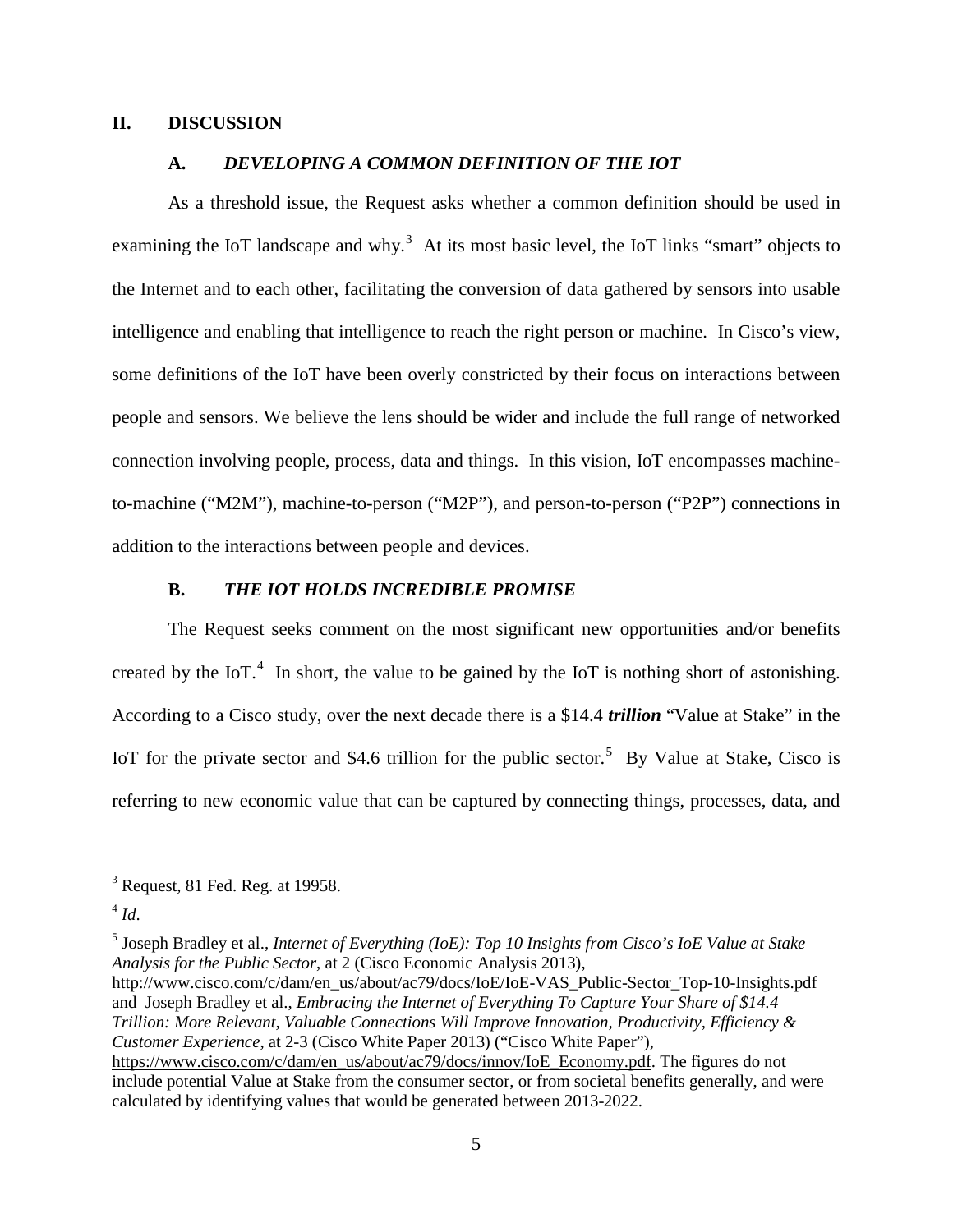people – economic value that is not achievable in an unconnected society. No doubt connections are growing. Between 2014 and 2019, there will be one billion more Internet users and 10 billion more IP-connected devices, with M2M devices driving growth and making up more than 40% of the total connections by 2019. $^6$  $^6$  A good way to look at the potential demand is that only 0.6% of all the objects that may one day be connected are connected today.<sup>[7](#page-5-1)</sup> The task is to use that enhanced connectivity for the betterment of society.

The IoT is being driven by several factors:

- *First*, powerful technology trends including the dramatic increase in processing power, storage, and bandwidth at ever-lower costs; the rapid growth of cloud, social media, ad mobile computing; the ability to analyze Big Data and turn it into actionable information; and an improved ability to combine technologies in more powerful ways – make it possible to realize more value from connectedness.
- Second, barriers to connectedness continue to drop. For example, IPv6 creates enough address capacity for every star in the known universe to have 4.8 trillion addresses.
- *Third*, form factors continue to shrink. Computers can be the size of a grain of salt, and sensors can be the size of a speck of dust, used to communicate temperature, pressure, and movement.
- *Fourth*, the IoT reflects the reality that business value creation has shifted to the power of connections and the ability to create intelligence from those connections.[8](#page-5-2)

<span id="page-5-0"></span> <sup>6</sup> Jeff Campbell, *The Internet of Things*, at 4, Cisco (Apr. 25, 2016) (on file with author).

<span id="page-5-1"></span><sup>7</sup> Cisco, *The Internet of Everything: Cisco IoE Value Index Study*, at 1 (Cisco Frequently Asked Questions 2013), [http://internetofeverything.cisco.com/sites/default/files/docs/en/ioe-value-index\\_FAQs.pdf.](http://internetofeverything.cisco.com/sites/default/files/docs/en/ioe-value-index_FAQs.pdf)

<span id="page-5-2"></span><sup>8</sup> Cisco White Paper at 2-3.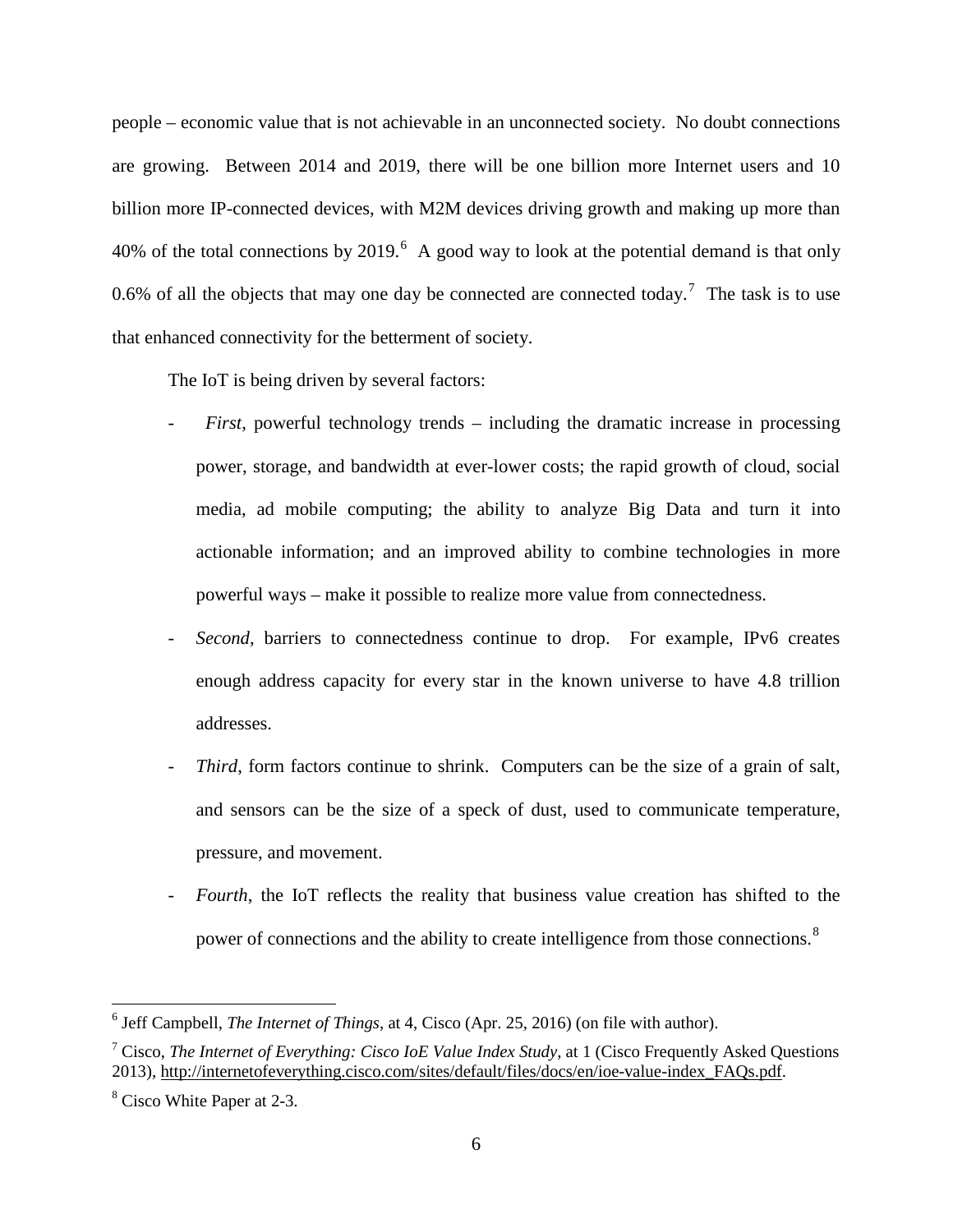Technology and business trends are creating unprecedented opportunity to connect the unconnected, and to realize new efficiencies across industries. Values can be generated in a variety of settings, such as factories, cities, homes, offices, schools, vehicles, retail environments, industrial sites, and on the human body. $9$  But how is value calculated and derived from these technological innovations? Cisco has defined the "Value at Stake" as the potential bottom-line value (higher revenues and lower costs) that can be created or will migrate among companies and industry based on their ability to harness the IoT.<sup>[10](#page-6-1)</sup> Values in the private and public sectors are realized differently and thus are addressed separately below.

# **1. PRIVATE SECTOR VALUE AT STAKE**

Cisco analyzed more than 50 "use cases" in the private sector to calculate the value generated by IoT deployment and concluded that those that harness the potential of the IoT will do so by either capturing new value created from technology innovation or by gaining competitive advantage and grabbing market share from competitors who have not capitalized on the IoT's capabilities. $11$ 

Looking across industries in the private sector, the greatest value from the IoT is primarily derived from five drivers: (1) asset utilization (reduced costs from improved business executions and improved capital efficiencies); (2) employee productivity (greater labor

<span id="page-6-0"></span> <sup>9</sup> James Manyika et al., *The Internet of Things: Mapping the Value Beyond the Hype*, McKinsey Global Institute, at 3 (June 2015) ("McKinsey Study").

<span id="page-6-1"></span><sup>&</sup>lt;sup>10</sup> Bradley, *supra* note 8, at 3. For example, Cisco calculated the Value at Stake for its "Connected" Commercial Ground Vehicles" use case by considering (1) lower costs for fleet owners, and (2) potential revenue increases for service providers. Based on its analysis fuel efficiencies and driver productivity driven by IoT applications, it calculated the annual benefits to be at \$970 annually per vehicle. The analysis also calculated new revenue opportunities for service providers generated by IoT applications, such as connectivity and other value-added services, at \$12-\$15 monthly. The overall Value at Stake number - \$347 billion – reflects the net present value of the benefits for fleet owners and service providers over a 10-year period. *Id.* at 17.

<span id="page-6-2"></span> $11$  *Id.* at 3-4.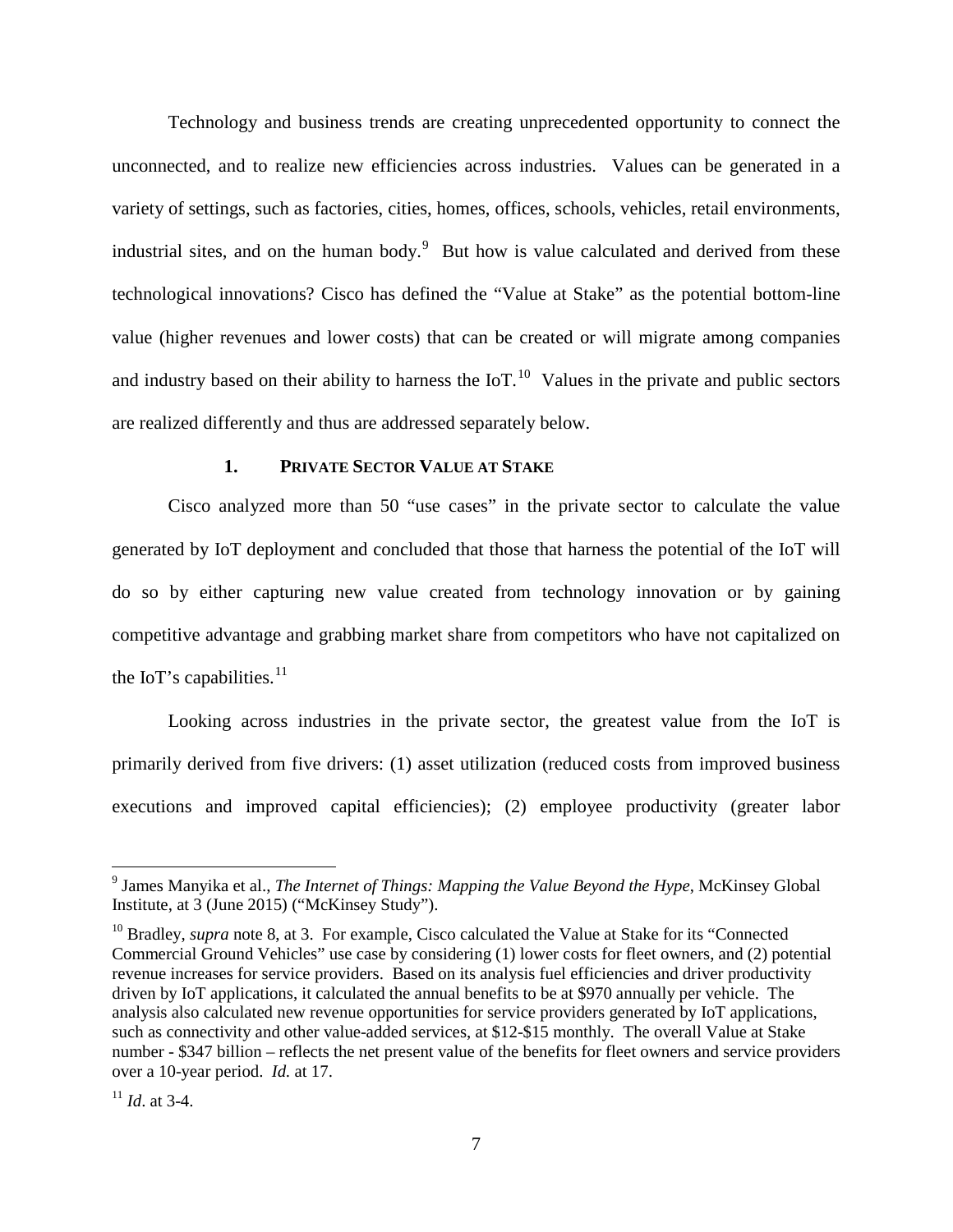efficiencies); (3) supply chain and logistics (eliminating waste in the supply chain); (4) customer experience (addition of more customers), and (5) innovation (improved R&D speeds, reducing time to market, and new business models).  $12$ 

Broken down by industry, the manufacturing sector stands the most to gain from the adoption of IoT, with connected factories representing an estimated value of up to \$1.95 trillion derived from increased productivity, energy savings, equipment maintenance, and inventory optimization.[13](#page-7-1) Take the King's Hawaiian company, which produces sweet dinner rolls. After installing eleven new IoT connected machines, King's Hawaiian was able to put out an additional 180,000 pounds of bread every day. The machines were linked to FactoryTalk, software that lets the company's employees have remote access to both historical and real-time data and features production dashboards that provide a comprehensive picture of the whole system so they can monitor performance. The new technology has increased efficiency, improved asset utilization, and lowered maintenance costs.<sup>[14](#page-7-2)</sup>

<span id="page-7-2"></span><sup>14</sup> Kylie J. Wakefield, *How The Internet Of Things Is Transforming Manufacturing*, Forbes (July 1, 2014), [http://www.forbes.com/sites/ptc/2014/07/01/how-the-internet-of-things-is-transforming](http://www.forbes.com/sites/ptc/2014/07/01/how-the-internet-of-things-is-transforming-manufacturing/#1e76c898228e)[manufacturing/#1e76c898228e.](http://www.forbes.com/sites/ptc/2014/07/01/how-the-internet-of-things-is-transforming-manufacturing/#1e76c898228e) A joint solution of Bosch, Cisco, and Mahindra illustrates another example of the IoT in action. These companies worked together to connect power tools into a system for tightening industrial fasteners (nuts, bolts, rivets, screws) with the correct amount of torque and speed while also capturing data for real-time analysis to drive accuracy, quality and safety. The result is improved accuracy by recording torque data for hundreds of thousands of bolts, which allows manufacturers to (1) identify discrepancies and potential causes of faults; (2) minimize worker error; (3) power down tools when used incorrectly; (4) improve processes and productivity in real time to detect problems. *See* Cisco, Customer Success Stories, *Powering Manufacturing Precision*, [http://www.cisco.com/c/m/en\\_us/ioe/digital-transformation-stories/index.html#/story?storyId=110](http://www.cisco.com/c/m/en_us/ioe/digital-transformation-stories/index.html#/story?storyId=110) (last visited May 31, 2016).

<span id="page-7-0"></span><sup>&</sup>lt;sup>12</sup> Cisco, *Internet of Everything (IoE): Value at Stake in the IoE Economy*, at 8 (2013), [http://www.slideshare.net/fullscreen/CiscoIBSG/internet-of-everything-ioe-economy/1.](http://www.slideshare.net/fullscreen/CiscoIBSG/internet-of-everything-ioe-economy/1)

<span id="page-7-1"></span><sup>&</sup>lt;sup>13</sup> *Id.* at 7. It is worth noting that the McKinsey study puts the value at a higher number – claiming that the adoption of IoT applications in factory settings could generate an economic impact of \$1.2 trillion to \$3.7 trillion per year by 2025. McKinsey Study at 8. The McKinsey study defines factories broadly, however, to include all standardized production environments, including agricultural and hospital settings as well as traditional manufacturing environments. McKinsey Study at 8.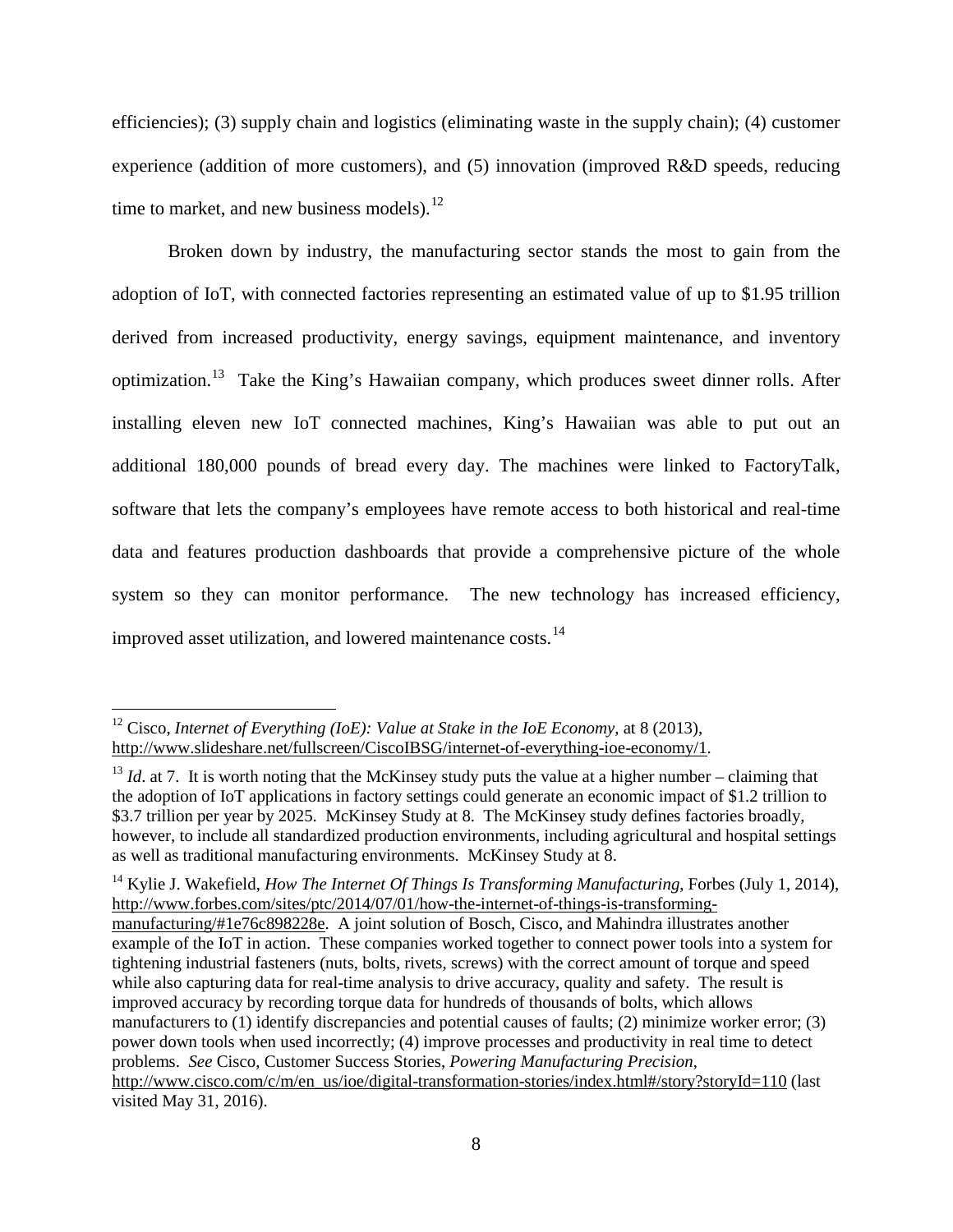The marketing and advertising industry also stands to be a key beneficiary of the IoT, with a \$1.95 trillion of total Value at Stake.<sup>15</sup> Today, it is very difficult to create and implement cohesive advertising channels (TV, radio, Internet, point of sale) and to accurately assess/predict consumer behavior in brick-and-mortar stores. By placing sensors in the retail environment, companies will be able to use analytics about consumer shopping patterns in a way that online retailers have enjoyed for years.<sup>16</sup> They will have a complete view of their customers and allow them to react to their markets in real time, based on a holistic assessment of customers' wants and needs.[17](#page-8-2) For example, Mayland Real Estate deployed Cisco Connected Mobile Experiences ("CMX") solutions so that guests could receive free Wi-Fi from anywhere in its two-story Centrum Riviera complex. Leveraging analytics through CMX, Centrum Riviera can collect anonymized data about its shoppers, including their behavior patterns, whether it is their first visit, and the duration of their stay. This data, which is collected, protected, and used in accordance with the law, allows Maryland Real Estate to evaluate the effectiveness of their

<span id="page-8-0"></span> <sup>15</sup> Bradley, *supra* note 8, at 8.

<span id="page-8-1"></span><sup>&</sup>lt;sup>16</sup> *Id.* at 17. The 18 industries measured for the amount of Value at Stake, in order of size, include: (1) manufacturing; (2) retail trade; (3) information services; (4) finance and insurance; (5) healthcare; (6) educational services; (7) professional scientific, and technical services; (8) administrative and waste management services; (9) wholesale trade; (10) arts, entertainment, and recreation; (11) other services (excluding government); (12) agriculture, fishing and hunting; (13) construction; (14) transportation and warehousing; (15) management of companies and enterprises; (16) real estate, rental and leasing; (17) mining; and (18) utilities.

<span id="page-8-2"></span> $17$  Of course, technologies in this space must be engineered with privacy and security in mind. As discussed below, traditional notions of data protection (i.e., notice and choice) are still very relevant in the context of the IoT but present challenges where the devices gathering data may lack screens, keyboards, or other user interfaces. The industry is actively engaged in addressing privacy issues as these technologies, consumer awareness and understanding of them, and existing regulatory obligations for data protection continue to evolve.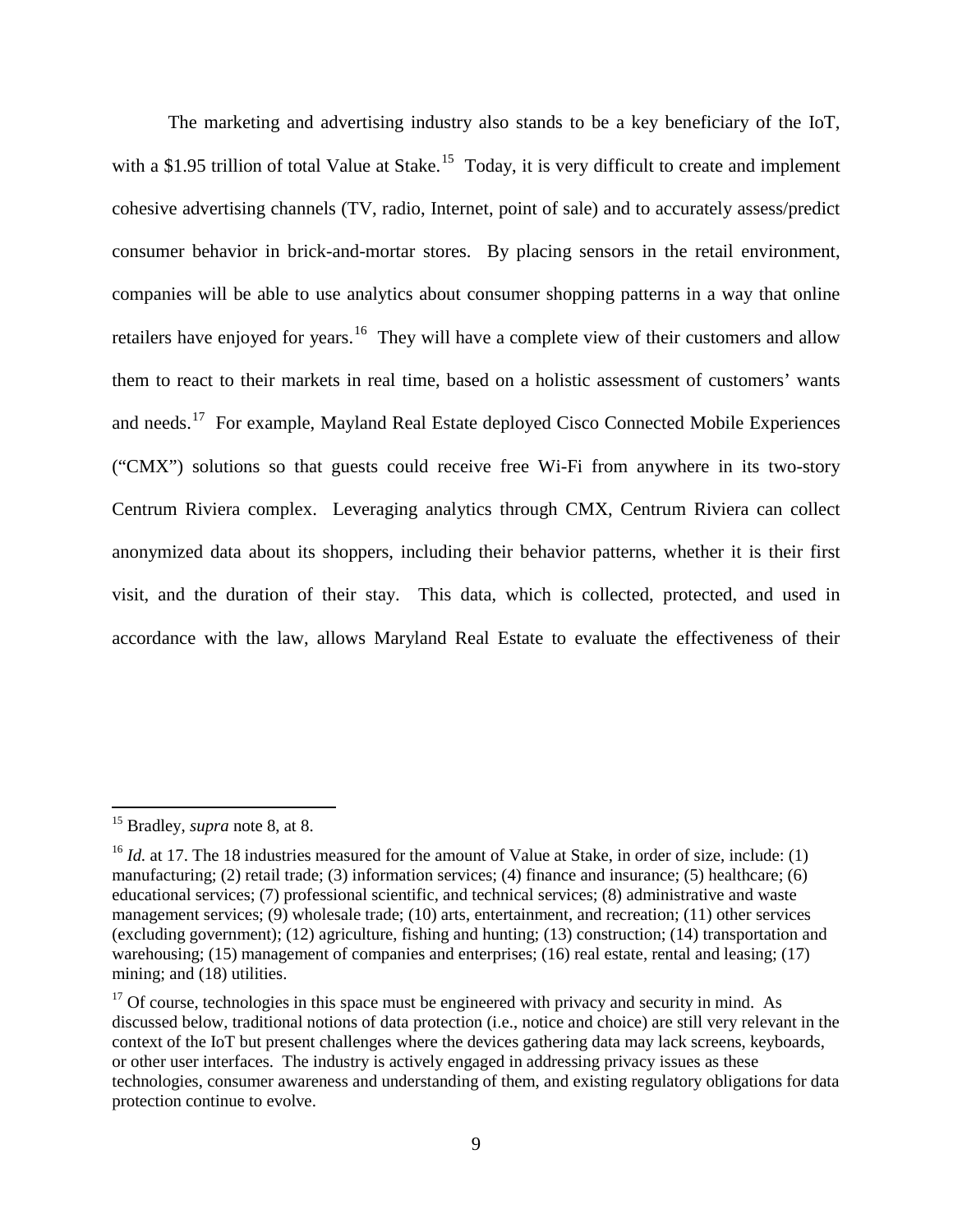marketing programs, and allows Centrum Riviera tenants to anticipate shopper traffic, schedule store staffing, and understand the amount of time its customers spend in their stores.<sup>[18](#page-9-0)</sup>

# **2. PUBLIC SECTOR VALUE AT STAKE**

The public sector also has much to gain by the deployment of the IoT across the spectrum, including in education, culture and entertainment, transportation, safety, healthcare and defense. The four primary drivers of the IoT's value in the public sector are: (1) employee productivity (improved labor effectiveness) and connected defense (improved situational awareness and connected command centers, vehicles, and supplies); (2) cost reduction (improved labor efficiency and reduced operational costs); (3) citizen experience (improved environments and better health outcomes); and (4) increased revenue (improved ability to match supply with demand; improved monitoring and compliance).<sup>19</sup> More than two-thirds of the \$4.6 trillion value will be driven by P2P or M2P connections, such as telework, connected learning, and travel avoidance (P2P) and video surveillance, smart parking, and disaster response (M2P), respectively.

Cities will generate almost two-thirds of the IoT's benefits to civilian governments globally.<sup>[20](#page-9-2)</sup> To maximize the value, cities should employ strategies that combine water management, smart grid, waste management, particulate monitoring and gas monitoring in a

<span id="page-9-0"></span> 18 Cisco, *Digital Transformation with the Internet of Everything: 100 Customer Stories*, at 143 (2016), [http://www.cisco.com/c/dam/m/en\\_us/ioe/digital-transformation-stories/digital-transformation-with-the](http://www.cisco.com/c/dam/m/en_us/ioe/digital-transformation-stories/digital-transformation-with-the-internet-of-everything.pdf)[internet-of-everything.pdf;](http://www.cisco.com/c/dam/m/en_us/ioe/digital-transformation-stories/digital-transformation-with-the-internet-of-everything.pdf) *see also* Cisco, *Mall Learns About Shopper Behavior from Location Information* (Cisco Customer Case Study 2014),

[http://www.cisco.com/c/dam/en/us/products/collateral/wireless/mobility-services-engine/riviera](http://www.cisco.com/c/dam/en/us/products/collateral/wireless/mobility-services-engine/riviera-shopping-center.pdf)[shopping-center.pdf.](http://www.cisco.com/c/dam/en/us/products/collateral/wireless/mobility-services-engine/riviera-shopping-center.pdf)

<span id="page-9-1"></span><sup>19</sup> Bradley, *supra* note 5, at 2-3.

<span id="page-9-2"></span><sup>&</sup>lt;sup>20</sup> Cities will claim 63% of the IoT's total civilian benefits over the next decade, as compared to 22 and 15% claimed by states and the federal government, respectively. *See id.* at 4.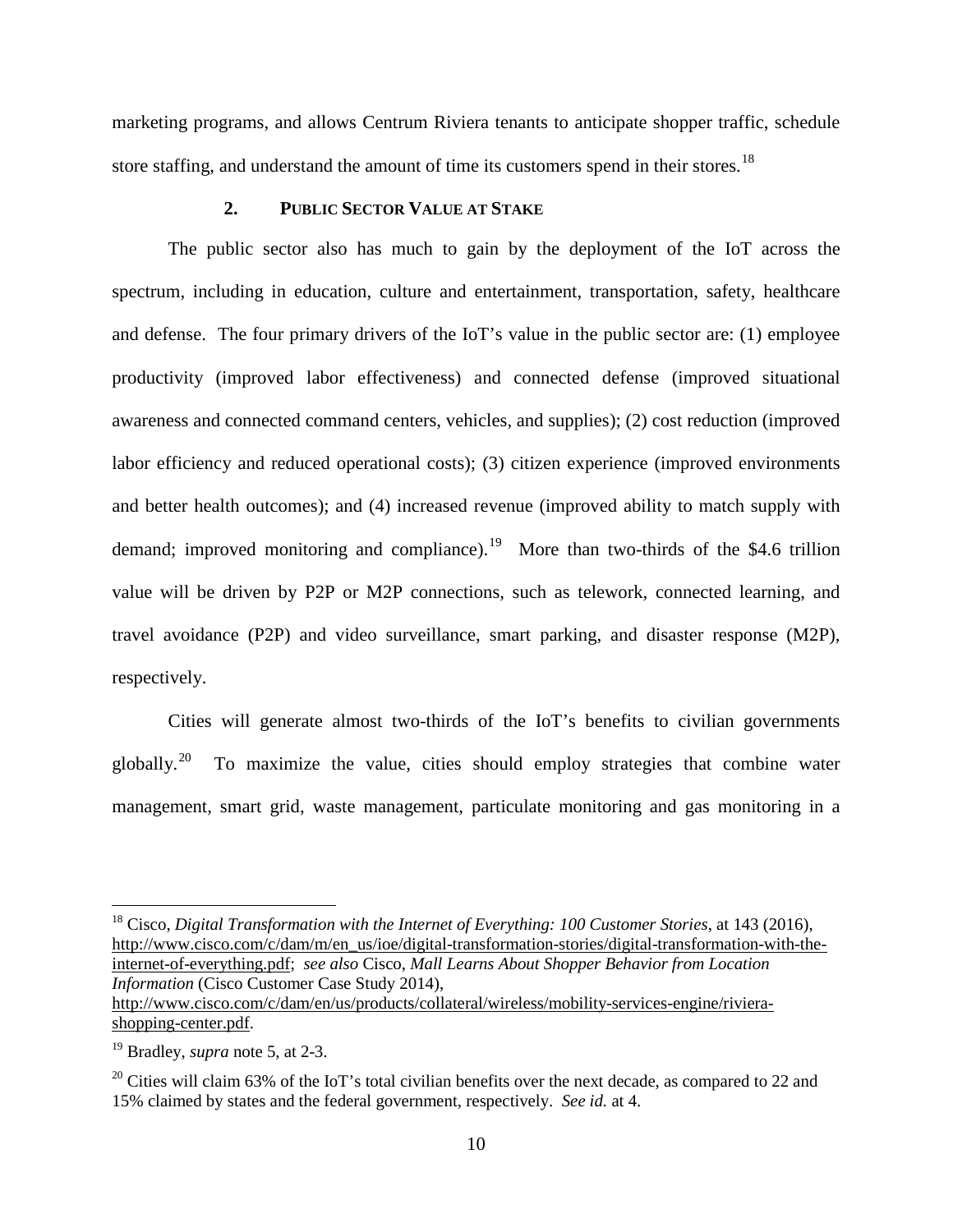comprehensive fashion, rather than addressing each piecemeal. Cooperation across city functions and departments, including resource sharing, will be essential.

The IoT is already delivering value in the public sector. For example, thanks to a fiberoptic network backbone and wireless mesh network that extends connectivity throughout the city, the City of San Antonio has developed a variety of IoT-based capabilities, including a networked traffic-light system that allowed it to recoup an estimated \$2 billion that was lost due to longer commutes, higher fuel expenses, safety issues and other factors. Likewise, Barcelona's Smart City encompasses 83 projects across 12 different service areas, including a smart water program. Together these projects deliver millions in annual savings, annual increases in revenues from connected technologies such as smart parking, and thousand new jobs.<sup>21</sup>

A Kansas City smart city project developed in conjunction with Sprint, GE, and Sensity is another significant example of the IoT in action.<sup>[22](#page-10-1)</sup> In May 2014, Kansas City, Missouri partnered with Cisco and others to design a smart city platform that would "enhance Internet connectivity, enable efficiencies in management of public infrastructure, introduce new revenue streams, and ultimately improve the citizen experience."<sup>23</sup> Included in the design is smart lighting to ensure safer streets, and more efficient management of roads, bridges and city assets through use of data and analytics gathered from sensors placed along the streetcar starter line in the downtown area. Because we cannot always anticipate all the potential benefits that will flow from the connections enabled via IoT, the project also includes a Living Lab where new uses for

<span id="page-10-0"></span><sup>&</sup>lt;sup>21</sup> Joseph Bradley et al., *Internet of Everything in the Public Sector: Generating Value in an Era of Change Top 10 Insights*, at 11 (Cisco Study Findings 2014),

[http://www.cisco.com/c/dam/assets/global/RU/tomorrow-starts-here/pdf/Public\\_Sector\\_FULL\\_REPORT-](http://www.cisco.com/c/dam/assets/global/RU/tomorrow-starts-here/pdf/Public_Sector_FULL_REPORT-EN_RU.pdf)[EN\\_RU.pdf.](http://www.cisco.com/c/dam/assets/global/RU/tomorrow-starts-here/pdf/Public_Sector_FULL_REPORT-EN_RU.pdf)

<span id="page-10-1"></span><sup>&</sup>lt;sup>22</sup> Kansas City Living Lab,<http://kclivinglab.com/> (last visited May 31, 2016).

<span id="page-10-2"></span><sup>&</sup>lt;sup>23</sup> Kansas City Living Lab, Project Overview,<http://kclivinglab.com/program-overview/> (last visited May 31, 2016).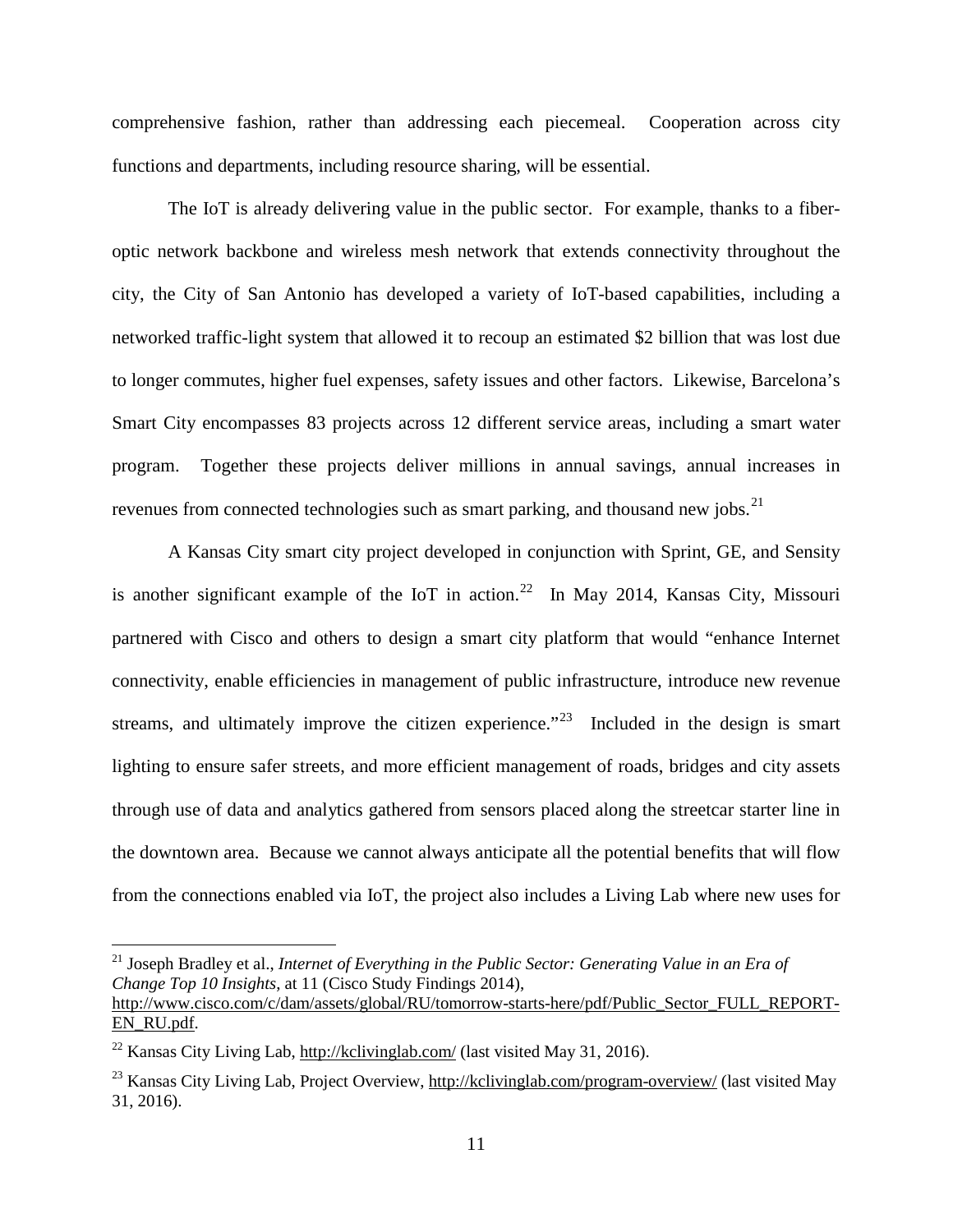the data collected through the project can be proposed. Using the city as an incubator drives innovation, speeds up the commercialization of new technologies, and enhances the quality of life of the city's residents. $^{24}$ 

# **3. CONSUMER BENEFITS OF THE IOT**

The ultimate beneficiaries of the IoT, of course, are people – citizens will enjoy greater health, reduced commuting times, better work environments, greater savings on energy, enhanced retail experiences. Consumer-facing IoT applications, which will help drive \$287 billion in tech retail sales in  $2016$ <sup>[25](#page-11-1)</sup> will connect to make our homes safer, our appliances more efficient, and our chores less burdensome. In the wearables market alone, the possibilities are endless: virtual reality goggles that provide for immersive education; sports helmets to alert the team physician to a possible concussion; GPS-enabled slippers to make sure an elderly relative doesn't wander off. Put simply, the IoT will allow us all to enjoy longer, healthier, and higher quality lives.[26](#page-11-2)

# **C.** *CHALLENGES TO THE ADOPTION OF THE IOT*

Despite its budding success, the IoT landscape faces both technical and policy challenges – and they are not mutually exclusive. As observed in the Request, technology is "at the heart" of the IoT.<sup>27</sup> Thus, to enable its development, issues relating to reliability, scaling, power, connectivity, and capacity must be resolved. Frameworks need to be developed that will address

<span id="page-11-0"></span><sup>&</sup>lt;sup>24</sup> ThinkBig,<http://thinkbigpartners.com/> (last visited May 16, 2016).

<span id="page-11-1"></span><sup>25</sup> Press Release, Consumer Technology Association, *IoT Will Drive Consumer Tech Industry to \$287 Billion in Revenues, an All-Time High, According to Consumer Technology Association* (Jan. 4, 2016), [http://www.cta.tech/News/News-Releases/Press-Releases/2015-Press-Releases/IoT-Will-Drive-](http://www.cta.tech/News/News-Releases/Press-Releases/2015-Press-Releases/IoT-Will-Drive-Consumer-Tech-Industry-to-$287-Bill.aspx)[Consumer-Tech-Industry-to-\\$287-Bill.aspx.](http://www.cta.tech/News/News-Releases/Press-Releases/2015-Press-Releases/IoT-Will-Drive-Consumer-Tech-Industry-to-$287-Bill.aspx)

<span id="page-11-2"></span><sup>26</sup> Sarah Hedgecock, *[New Report Tempers Rosy Outlook For Wearable Health Devices](http://www.forbes.com/sites/sarahhedgecock/2014/10/27/new-report-tempers-rosy-outlook-for-wearable-health-devices/#1f780b0226fb)*, Forbes (Oct. 27, [2014\),](http://www.forbes.com/sites/sarahhedgecock/2014/10/27/new-report-tempers-rosy-outlook-for-wearable-health-devices/#1f780b0226fb) [http://www.forbes.com/sites/sarahhedgecock/2014/10/27/new-report-tempers-rosy-outlook-for](http://www.forbes.com/sites/sarahhedgecock/2014/10/27/new-report-tempers-rosy-outlook-for-wearable-health-devices/#38ab6f126fb6)[wearable-health-devices/#38ab6f126fb6](http://www.forbes.com/sites/sarahhedgecock/2014/10/27/new-report-tempers-rosy-outlook-for-wearable-health-devices/#38ab6f126fb6) (survey participants believed that use of wearables would extend their lifespan by a decade).

<span id="page-11-3"></span> $27$  Request, 81 Fed. Reg. at 19958.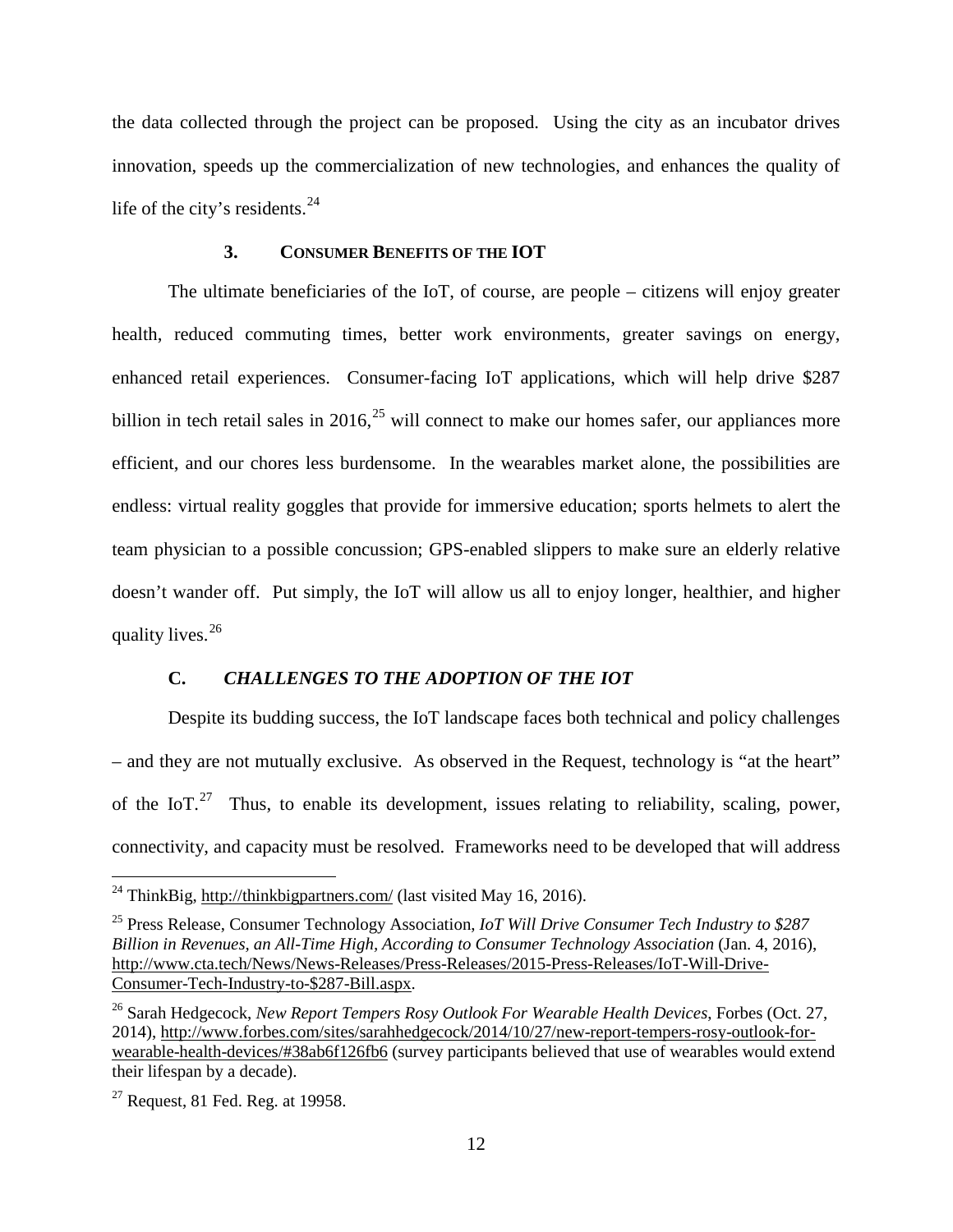standards and interoperability, security and privacy, and spectrum and bandwidth constraints. International coordination to allow for cross-border data flow is essential to capturing the full value of the IoT. Intellectual property and product liability laws must be carefully applied in a manner that will not impede innovation. And policies must be in place to promote the training and education of our workforce.

Tackling these challenges is no easy task, given the wide diversity in the IoT ecosystem in terms of devices, applications and industries. It is further compounded by the fact that numerous federal agencies are already vying for a piece of the action – the risk of overregulation is very real. As discussed below, a light regulatory touch with a focus on multistakeholder partnerships, including both industry and government stakeholders will bring us closer to realizing the vision of a super-connected world where cybersecurity and data protection risks are appropriately managed.

# **i. Adoption of Open Standards**

As the Request rightly notes, interoperability is a key challenge to the development of the IoT.<sup>[28](#page-12-0)</sup> The IoT, like the Internet, is a network of networks.<sup>[29](#page-12-1)</sup> But, there are different requirements for different networks. While the IoT is a useful overarching term, it does not reflect the multiplicity of different requirements and the resulting architectures. For example, cost considerations may suggest that for many low-bandwidth IoT applications, wireless air interface standards like LTE developed for consumer voice and data services may not be the right choice. Likewise, the enterprise-specific networks of utilities, for example, present very different regulatory issues than open networks that invite public use (*e.g.*, monitoring parking

<span id="page-12-0"></span> <sup>28</sup> *Id*. at 19959.

<span id="page-12-1"></span><sup>29</sup> Dave Evans, *The Internet of Things: How the Next Evolution of the Internet Is Changing Everything*, at 4 (Cisco White Paper 2011),

[http://www.cisco.com/c/dam/en\\_us/about/ac79/docs/innov/IoT\\_IBSG\\_0411FINAL.pdf.](http://www.cisco.com/c/dam/en_us/about/ac79/docs/innov/IoT_IBSG_0411FINAL.pdf)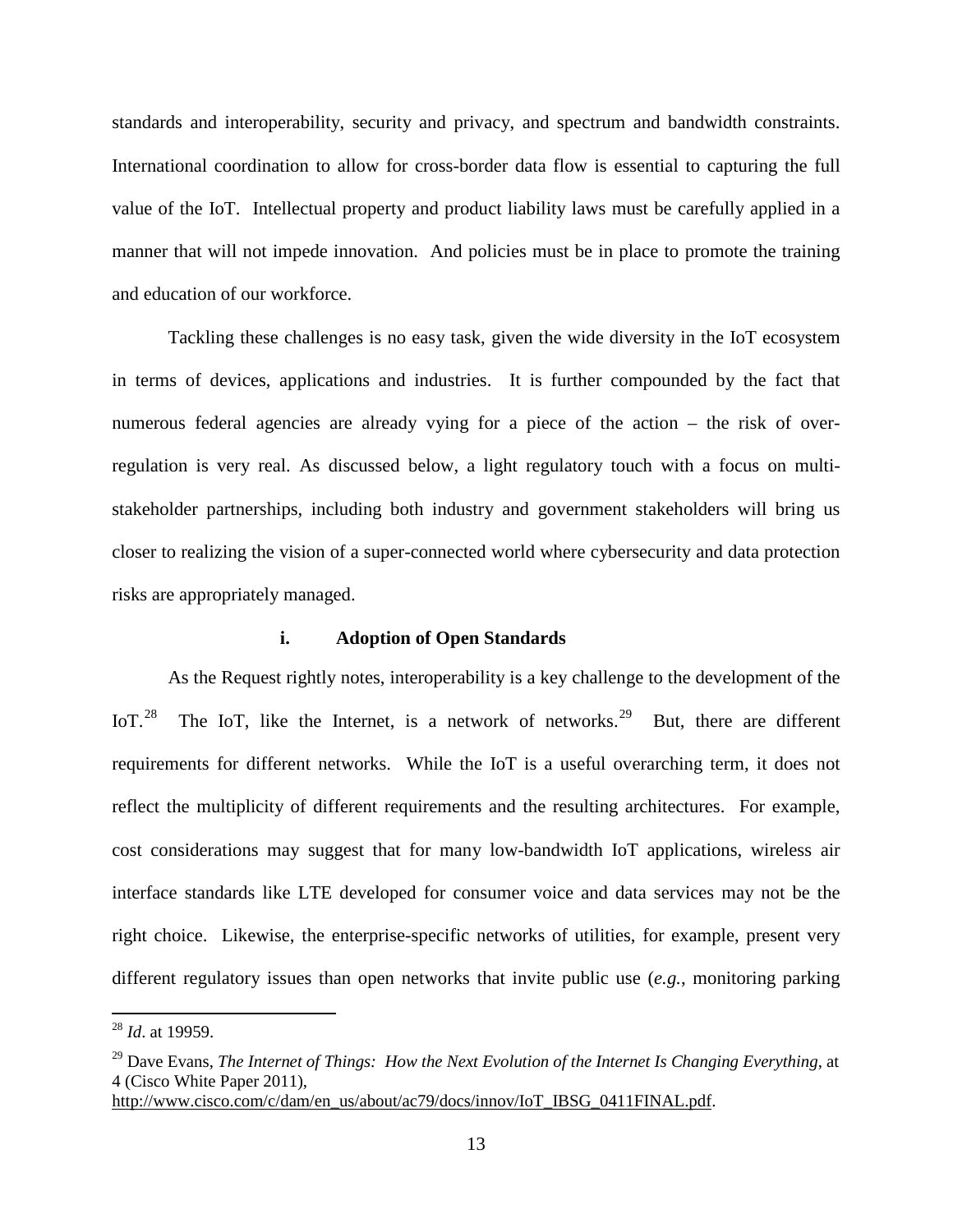space availability). While one may have a smart meter at home as well as a bio sensor, they have no need to communicate with each other, they are managed (and may belong) to different entities and while one can be attached to a private infrastructure the other may go over the public internet. Nevertheless, Internet Protocol (IP) is becoming the common language for most data communications, including that related to IoT. Proprietary networks are migrating to IP in sectors such as the electricity grid, building systems, industrial manufacturing and oil systems. Enterprises are recognizing the value of interoperability and scale, while IP networks have evolved to handle reliability demands.

To maximize the benefit of the IoT, silos between technologies must be broken down to unlock the value for the economy and society.<sup>[30](#page-13-0)</sup> Agreeing on a wide range of open standards maximizes economies of scale and simplifies education requirements. Standards that are accessible to prospective implementers are key to driving interoperability, and the consequent benefits for the quality and capabilities of analytics.<sup>[31](#page-13-1)</sup> Without interoperability, it has been posited that at least 40% of the benefits of the IoT will not be realized, $32$  and the IoT will turn into a lesser Internet of *Some* Things. Cisco is committed to the goal of maximizing interoperability, and together with other major industry players launched the Industrial Internet Consortium,  $33$  and has been heavily engaged in the setting up of the Alliance of IoT for Innovation<sup>[34](#page-13-4)</sup> in order to help make this reality.

<span id="page-13-0"></span> <sup>30</sup> Request, 81 Fed. Reg. at 19959.

<span id="page-13-1"></span> $31$  Connected cars provide a prime example of the importance of interoperability. A car is manufactured with connected parts using one standard. But what about other cars, traffic lights, or sensors detecting traffic patterns? If all of these components are speaking different languages, so to speak, then they will not be able to speak to each other, greatly reducing the benefits of the IoT.

<span id="page-13-2"></span><sup>&</sup>lt;sup>32</sup> McKinsey Studay at 11.

<span id="page-13-3"></span><sup>33</sup> *See* Industrial Internet Consortium, [http://www.iiconsortium.org](http://www.iiconsortium.org/) (last visited May 31, 2016).

<span id="page-13-4"></span><sup>34</sup> *See* Alliance for Internet of Things Innovation[, www.aioti.eu](http://www.aioti.eu/) (last visited May 31, 2016).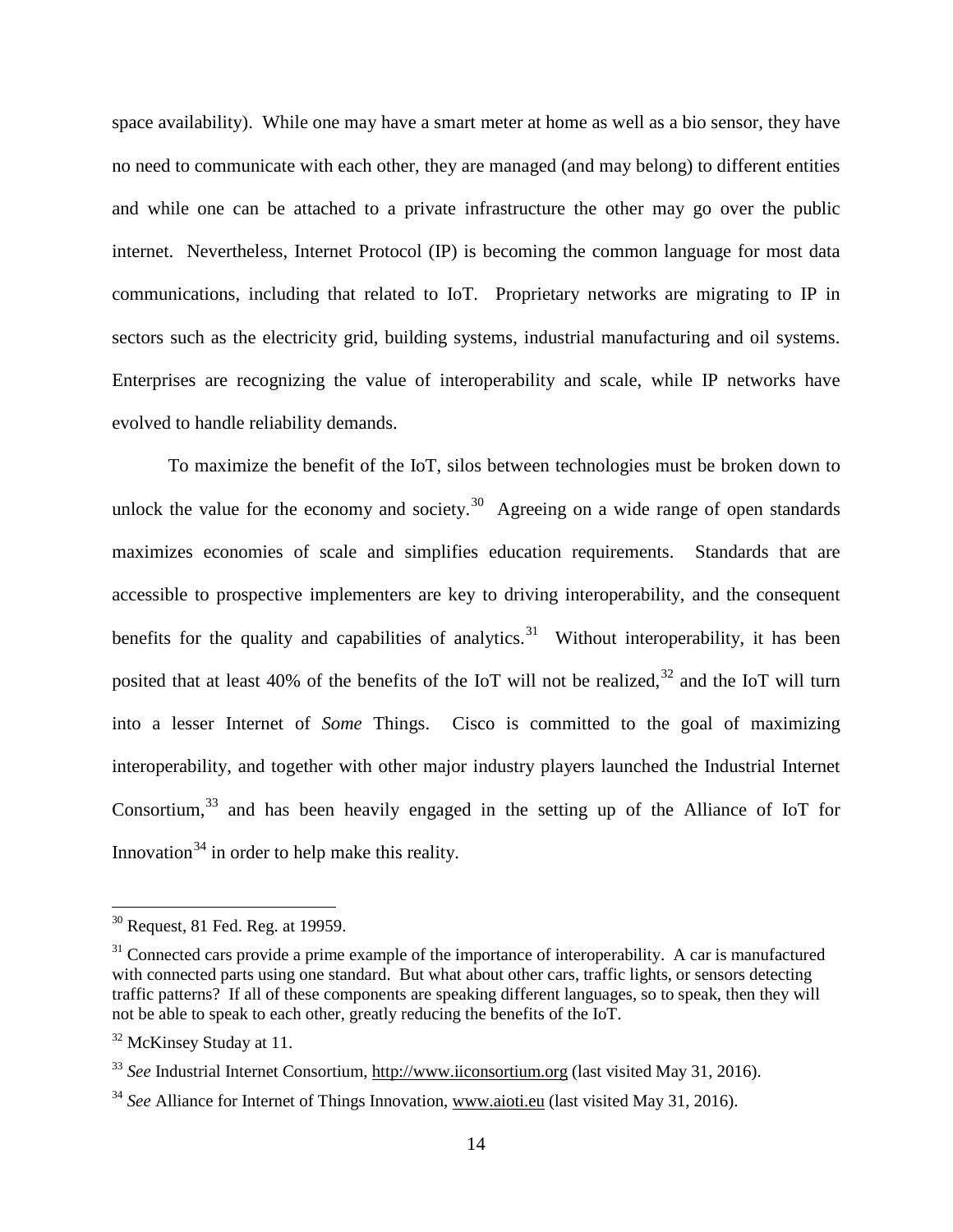Standard setting should be driven by industry using current standards development organizations with the aim of setting a global framework. The nature of the IoT demands that a variety of different standards, including wireless, technical, application, quality and compliance standards, will be implicated, and thus a variety of different standard setting organizations will be involved.<sup>[35](#page-14-0)</sup> The role of government should be to encourage the development and adoption of open standards relating to IoT, and to foster interoperability through open and transparent processes. But the government should avoid "picking winners" from among different standards. The government should participate in standards setting activities as a convener, as a trusted expert, and as a major purchaser of technology and implementer of standards. However, the government should continue to heed the important requirements of the National Technology Transfer Act of 1995 and the OMB Circular A-119, which emphasize the importance of government reliance on voluntary, consensus based standards versus technical requirements set by the government.

The widespread adoption of IoT will require large numbers of inexpensive devices that implement communications-related interoperability standards (such as LoRa, Zigbee, Wi-Fi, and LTE). For example, adoption of smart water and power meters that can communicate usage information to a utility through a cellular network will be discouraged if the addition of the cellular modem to a meter significantly increases the cost of the meter to the utility or ratepayer. The issue of licensing costs associated with the implementation of interoperability standards used in wireless devices is therefore important to the success of the IoT.<sup>36</sup> There have been promising

<span id="page-14-0"></span><sup>&</sup>lt;sup>35</sup> Among the standard setting organizations already involved in IoT-related activities are ATIS, CEN, CENELEC, Continua Alliance, ETSI, 3GPP, IEC, IETF, ITU-T (SG13 for y.IOT work), IEEE, IPSO, OneM2M and W3C.

<span id="page-14-1"></span><sup>36</sup> For further background, *see* Keith Maskus & Stephen A. Merrill, *Patent Challenges for Standard-Setting in the Global Economy: Lessons from Information and Communication Technology* (2013);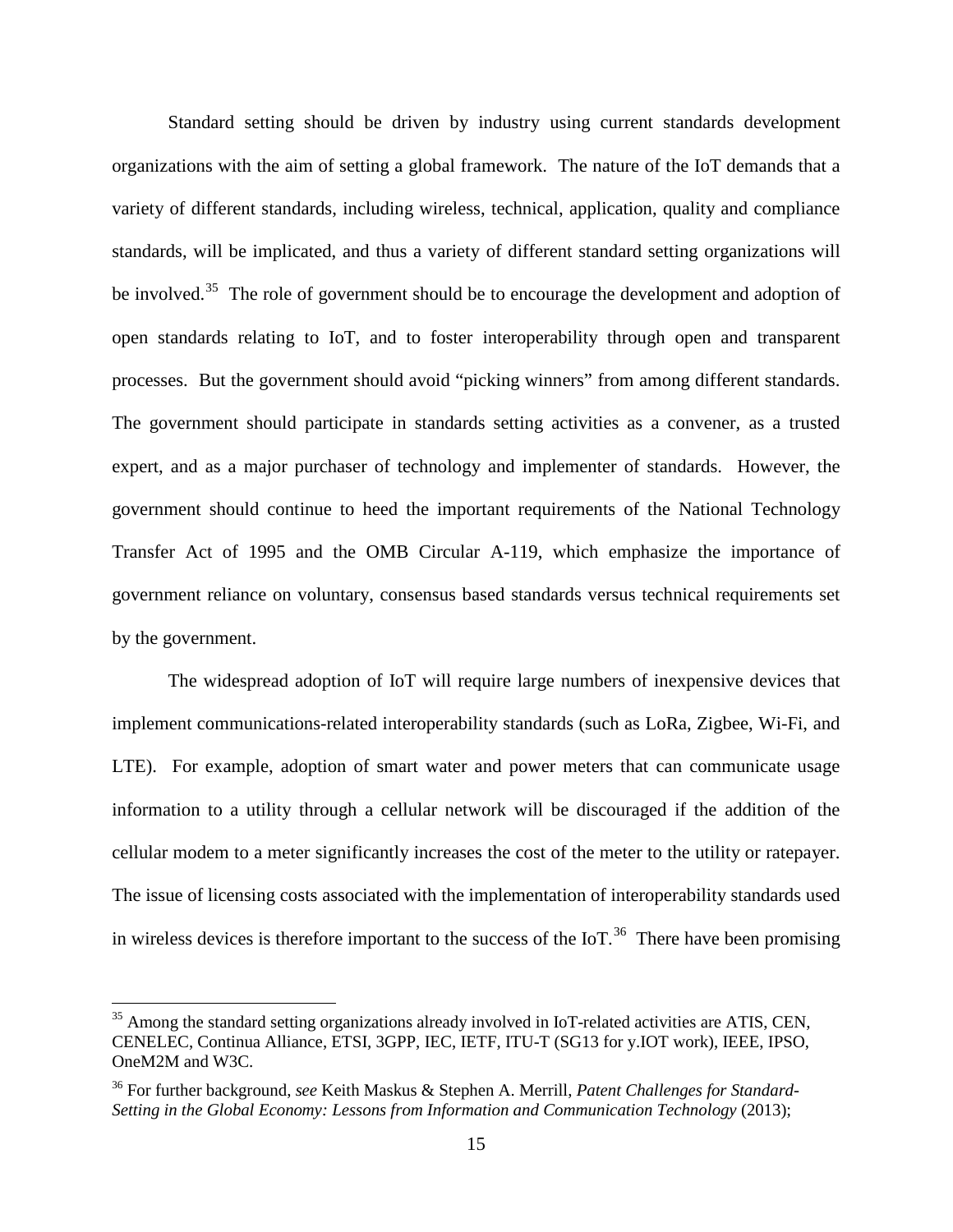developments in US courts and in the positions taken by US competition enforcement agencies regarding limiting the ability of owners of patents essential to implement telecommunications interoperability standards to compel payment of super-competitive licensing terms by wielding the threat of injunctions and other prohibitive orders.<sup>37</sup> This is an area that merits continued attention from policymakers concerned with the success of IoT.

Related issues worthy of continued attention include providing implementers of IoT standards and patent licensors with greater transparency and predictability regarding licensing costs, and industry concerns with the stacking of royalties for patents required to implement interoperability standards.<sup>[38](#page-15-1)</sup> Both issues aim at addressing the risk that patent licensing costs, may form a significant cost barrier to the widespread adoption of IoT by utilities, public authorities, and others. Implementing standards may require licenses to a wide range of patents. As patents are increasingly acquired by non-practicing entities whose only business is patent licensing, more patentees owning patents required to implement interoperability standards focus on maximizing royalty income rather than, for example, defensive use of patents. This threatens to make patent licensing costs a barrier to adoption of IoT solutions, as the potential cost are huge (for example, IoT deployments to sense traffic patterns in large metropolitan areas or power flow across the electrical grid of a distribution network may require the acquisition of millions of sensing devices).

 $\overline{a}$ 

International Telecommunications Union, *Understanding parents, competition and standardization in an interconnected world* (2014), [http://www.itu.int/en/ITU-T/Documents/Manual\\_Patents\\_Final\\_E.pdf.](http://www.itu.int/en/ITU-T/Documents/Manual_Patents_Final_E.pdf)

<span id="page-15-0"></span><sup>37</sup> *See Apple, Inc. v. Motorola, Inc.* 757 F.3d 1286, 1331-33 (Fed. Cir. 2014); US Department of Justice and US Patent and Trademark Office, *Policy Statement on Remedies for Standards-Essential Patents Subject to Voluntary F/RAND Commitments* (Jan. 8, 2013), [http://www.justice.gov/atr/public/](http://www.justice.gov/atr/public/guidelines/290994.pdf) [guidelines/290994.pdf.](http://www.justice.gov/atr/public/guidelines/290994.pdf)

<span id="page-15-1"></span><sup>38</sup> *See e.g.*, Ann Armstrong et al., *The Smartphone Royalty Stack: Surveying Royalty Demands for the Components Within Modern Smartphones*, at 69 (Working Paper), [https://www.wilmerhale.com/](https://www.wilmerhale.com/uploadedFiles/Shared_Content/Editorial/Publications/Documents/The-Smartphone-Royalty-Stack-Armstrong-Mueller-Syrett.pdf) [uploadedFiles/Shared\\_Content/Editorial/Publications/Documents/The-Smartphone-Royalty-Stack-](https://www.wilmerhale.com/uploadedFiles/Shared_Content/Editorial/Publications/Documents/The-Smartphone-Royalty-Stack-Armstrong-Mueller-Syrett.pdf)[Armstrong-Mueller-Syrett.pdf.](https://www.wilmerhale.com/uploadedFiles/Shared_Content/Editorial/Publications/Documents/The-Smartphone-Royalty-Stack-Armstrong-Mueller-Syrett.pdf)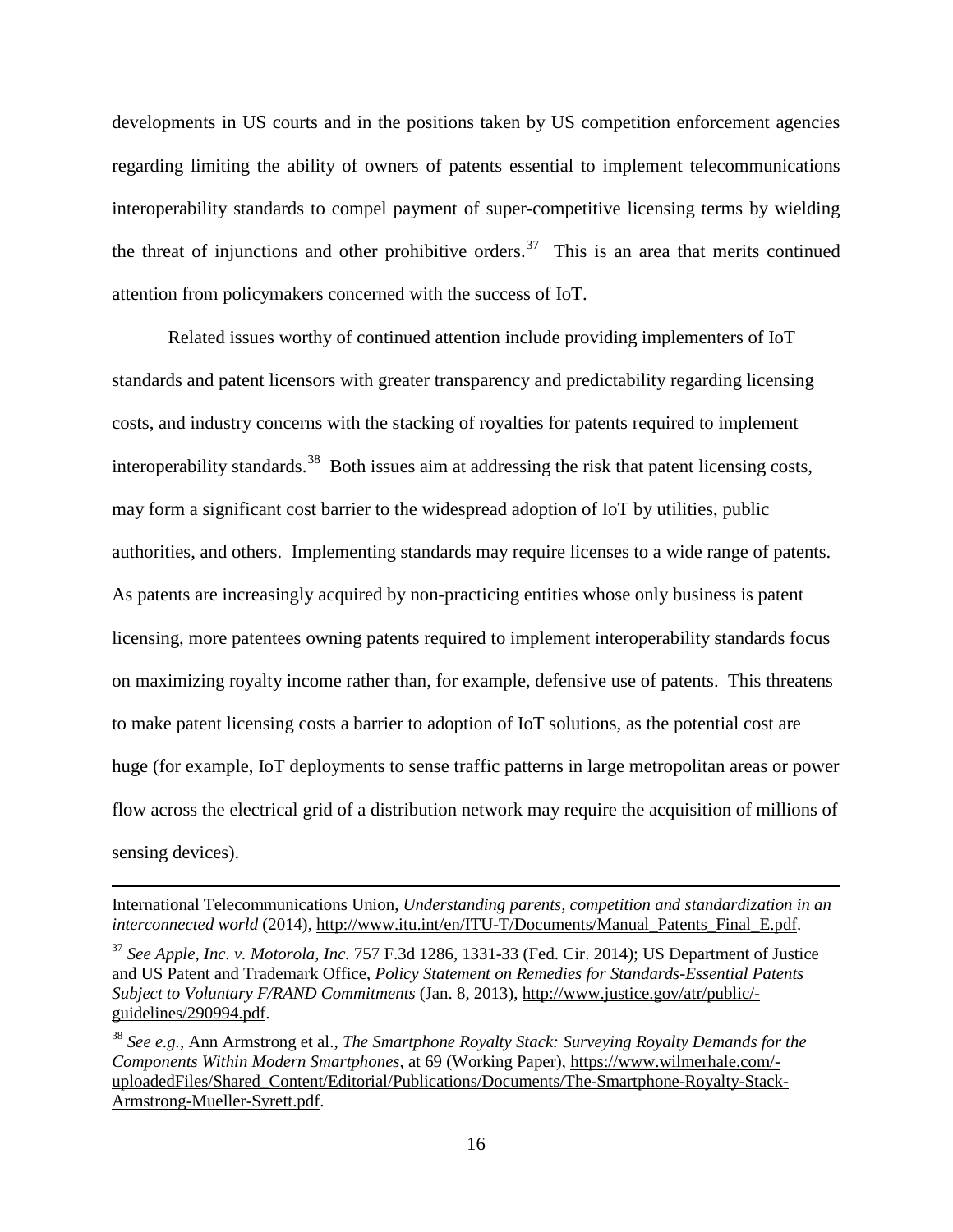Clarity around licensing costs will facilitate widespread implementation of standards, while continued uncertainty around licensing costs will discourage it. Courts in the U.S. have rigorously applied methodologies that account for royalty stacking concerns and have set royalties at a fraction of what patent holders have sought.<sup>[39](#page-16-0)</sup> This is an area that also merits continued attention.

### **ii. More Network Bandwidth, Reasonable Traffic Management, and Adoption of IPv6**

With more devices being connected, the need for more bandwidth increases.<sup>[40](#page-16-1)</sup> While the average PC traffic will almost double to 39.2GB per month in 2018, the average M2M module will create almost 7 times the amount of traffic by 2018 at 514MB. Coupled with the expansion in the number of devices, the traffic will be 22 times greater in 2018 than 2013. This expansion in traffic dictates the need for greater network bandwidth – and smarter use of the bandwidth that is available. To meet this demand, policymakers need to create the right framework to stimulate investment in more robust and higher speed broadband networks, both wired and wireless, fixed and mobile.

But IoT will require more than just bandwidth – it will require the ability to handle different feature requirements of traffic flows, from low latency for bidirectional high definition video to coping with data bursts for wireless data transfer. There will be an increased need for network resource management tools to handle the connected devices, their feature requirements,

<span id="page-16-0"></span> <sup>39</sup> For example, *Microsoft Corp. v. Motorola, Inc.*, 2013 U.S. Dist. LEXIS 60233 (W.D. Wash. April 25, 2013); Memorandum Opinion, Findings, Conclusions, and Order, *Innovation IP Ventures, LLC*, Case No. 11 C 9308 (N.D. Ill., Oct. 3, 2013).

<span id="page-16-1"></span> $40$  Request, 81 Fed. Reg. at 19959.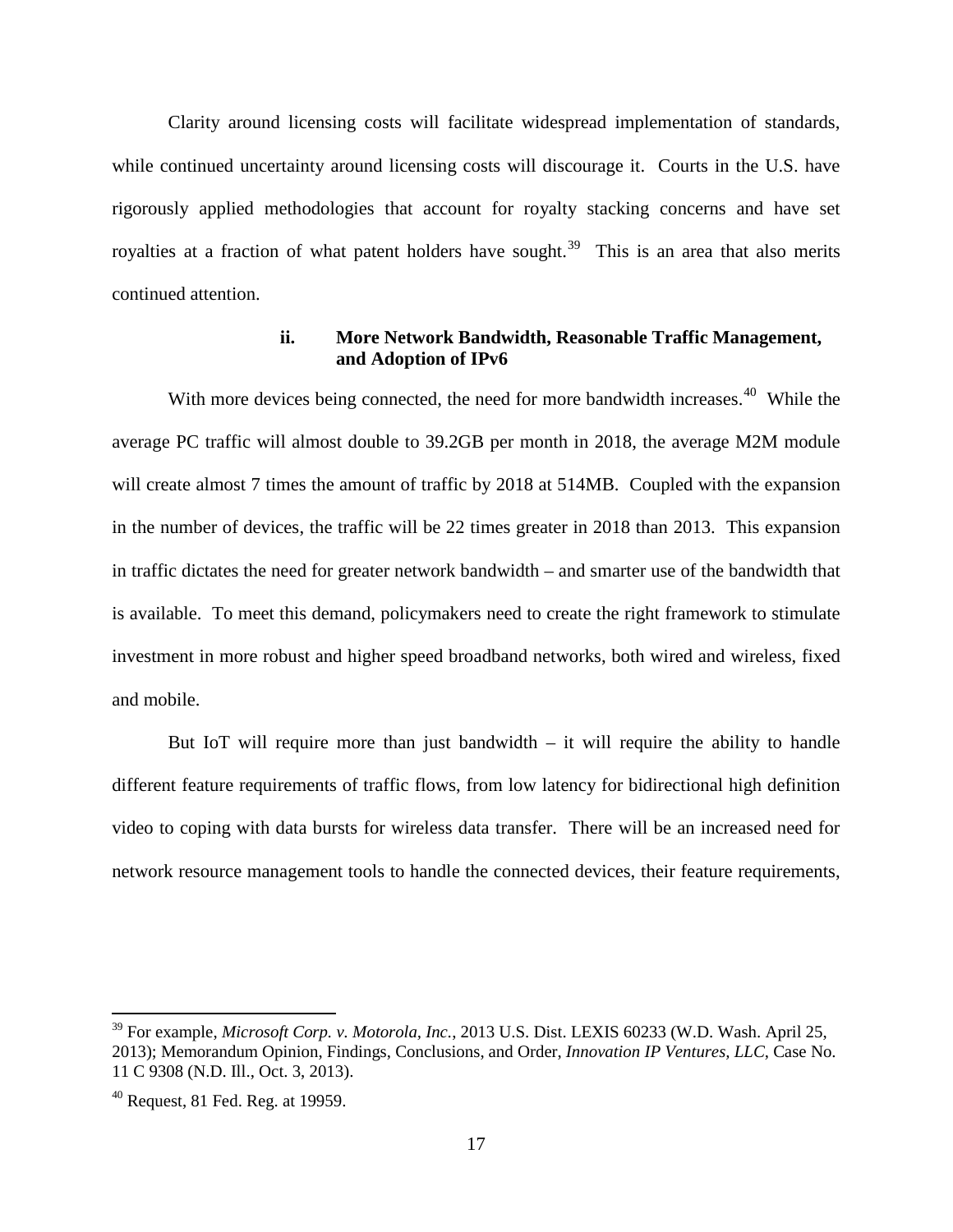and the data they produce. Diverse network traffic must be appropriately managed and there must be room for further innovation through managed or specialized services.<sup>[41](#page-17-0)</sup>

Finally, there is the issue of IP addresses. There is no doubt that IPv6 will be the internet protocol for the IoT. With only 4.3 billion IPv4 addresses, many devices already have to share IP addresses. The stock of IPv4 addresses has simply run out. This is a problem, given that billions of new connected devices will be added to the IoT ecosystem in coming years (and will need IP addresses). Presently, IPv4 has been hanging on by a thread with the help of network address translation ("NAT") and carrier-grade network translation ("CGNAT").<sup>42</sup> NAT and CGNAT are used to essentially cheat the system and allow multiple devices to share one IP address.<sup>[43](#page-17-2)</sup> While these system tricks have allowed for the "extended life-support for IPv4 for almost two decades" there are downsides.<sup>44</sup> When one user in a group of users sharing an address does bad things, for example, identifying abusers becomes almost impossible.<sup>[45](#page-17-4)</sup> Moreover, not only is the use of NATs as a solution for limited IP addresses expensive to maintain, it also creates multiple interoperability issues with applications and devices.<sup>[46](#page-17-5)</sup>

<span id="page-17-0"></span><sup>&</sup>lt;sup>41</sup> To that end, the Federal Communications Commission ("FCC") should be prepared to apply its principles of Net Neutrality in a manner that will facilitate the promotion of IoT deployment. *See* Monica Alleven, *Net neutrality: Long-term implications loom for Internet of Things*, Fierce Wireless Tech (Feb. 26, 2015)[, http://www.fiercewireless.com/tech/story/net-neutrality-long-term-implications-loom-internet](http://www.fiercewireless.com/tech/story/net-neutrality-long-term-implications-loom-internet-things/2015-02-26)[things/2015-02-26.](http://www.fiercewireless.com/tech/story/net-neutrality-long-term-implications-loom-internet-things/2015-02-26) 

<span id="page-17-1"></span><sup>42</sup> Scott Hogg, *ARIN Finally Runs Out of IPv4 Addresses*, Network World (Sept. 22, 2015), [http://www.networkworld.com/article/2985340/ipv6/arin-finally-runs-out-of-ipv4-addresses.html.](http://www.networkworld.com/article/2985340/ipv6/arin-finally-runs-out-of-ipv4-addresses.html)

<span id="page-17-2"></span><sup>43</sup> Geoff Huston, *An Update on IPv6*, Circle ID (June 21, 2015), [http://www.circleid.com/posts/-](http://www.circleid.com/posts/20150621_an_update_on_ipv6/) [20150621\\_an\\_update\\_on\\_ipv6/.](http://www.circleid.com/posts/20150621_an_update_on_ipv6/)

<span id="page-17-3"></span><sup>44</sup> Hogg, *supra* note 40.

<span id="page-17-4"></span><sup>45</sup> Girish Managoli, *8 Reasons to make the switch to IPv6*, Opensource.com (Jan. 2016), [https://opensource.com/business/16/1/scale14x-interview-owen-delong-akamai-technologies.](https://opensource.com/business/16/1/scale14x-interview-owen-delong-akamai-technologies)

<span id="page-17-5"></span><sup>46</sup> *Id. See also* Hogg, *supra* note 40.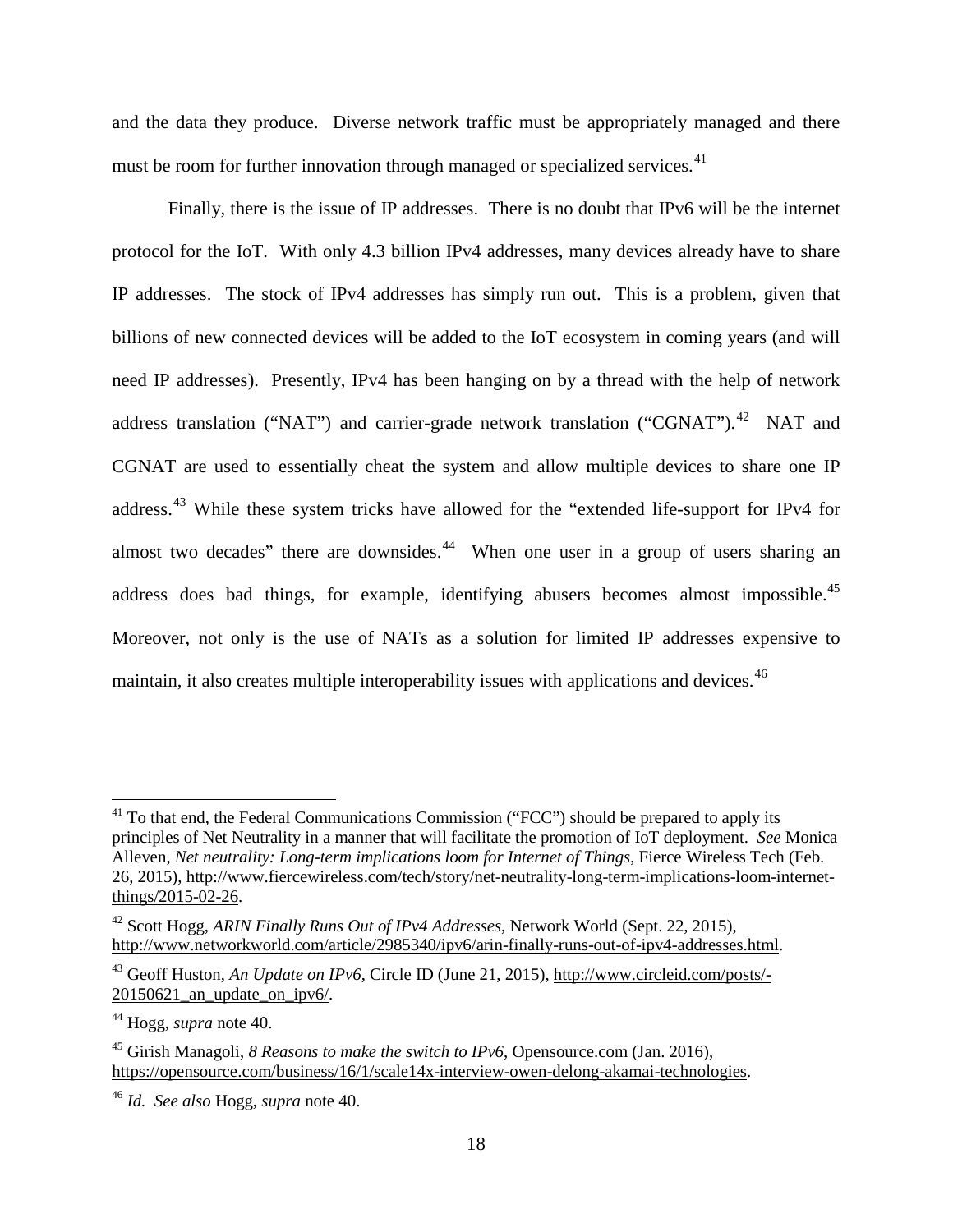By accelerating the move to IPv6, these issues are resolved.<sup>[47](#page-18-0)</sup> IPv6 is beyond the realm of foreseeable exhaustion. There are enough addresses for every atom on the surface of the Earth to have 100 addresses. Transitioning to IPv6 will allow the IoT to continue to grow and prevent address exhaustion from acting as a bottleneck, squeezing innovation.

Policymakers need to champion IPv6 adoption in networks, devices, and websites, and promote more IPv6 enabled content. The NTIA has previously identified three potentially helpful government activities that may support the development and deployment of IPv6. $48$ First, the government could support certain types of research and development activities. Organizations such as NIST and the NTIA are ideally positioned to foster industry/government collaboration in areas such as mobile IPv6 routing, security in dual-stack environments, and privacy implications of IPv6. Second, the U.S. government can act as a consumer of IPv6 products and services. Federal agencies could lead by example as being an early adopter of IPv6. Finally, the government can act as educator. Federal agencies can conduct awareness campaigns to promote the adoption of IPv6. The government can also offset some of the costs associated with the cost of IPv6 deployment by actively supporting and funding training opportunities to get engineers and technology professionals up to speed with the technical knowledge or expertise necessary to handle the specifics of IPv6 implementation.

#### **iii. Addressing Spectrum Requirements**

Given the rapid growth in traffic and the increasing number of devices, there will undoubtedly be a need for more spectrum. The following statistics on M2M connectivity in North America paints a stark picture of its urgency:

<span id="page-18-0"></span> <sup>47</sup> Managoli, *supra* note 43. *See also* Hogg, *supra* note 40.

<span id="page-18-1"></span><sup>48</sup> *See* NTIA, IPv6 Task Force, *Technical and Economic Assessment of Internet Protocol Version 6 (IPv6)*, at 50-51(Jan. 2006), [https://www.ntia.doc.gov/files/ntia/publications/ipv6final.pdf.](https://www.ntia.doc.gov/files/ntia/publications/ipv6final.pdf)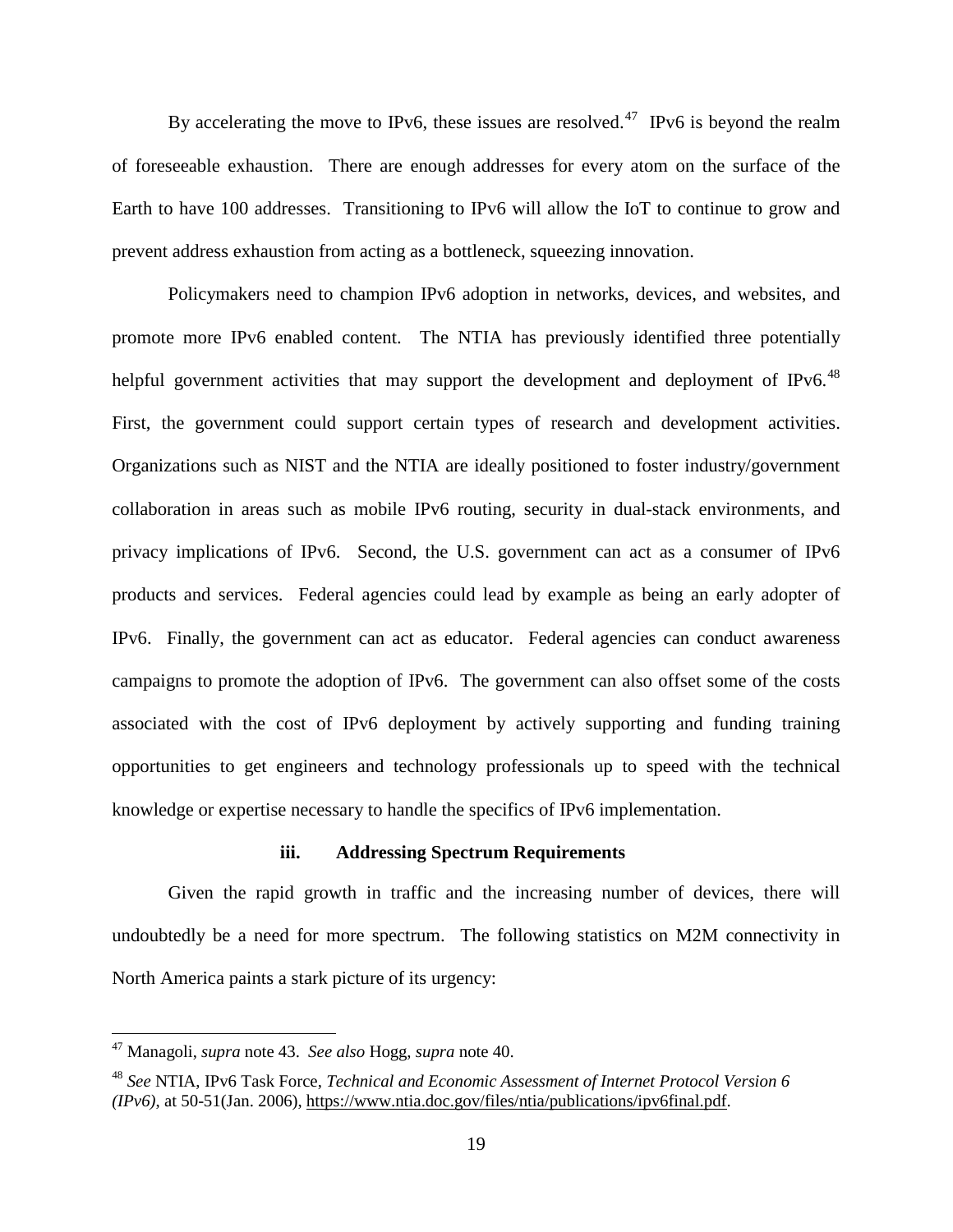- M2M traffic will reach 343.7 Petabytes per month by 2020.
- M2M will account for 11% of total mobile data traffic by 2020, compared to 3% at the end of 2015.
- The average M2M module will generate 612 megabytes of mobile data traffic per month by 2020, up from 192 megabytes per month in 2015.
- The average M2M module (excluding LPWA) will generate 1,081 megabytes of mobile data traffic per month by 2020, up from 207 megabytes per month in 2015.
- M2M modules were 16.89% of device connections in 2015, and 2.82% of total traffic.
- M2M modules will be 54.2% of device connections by 2020, and 10.7% of total traffic.<sup>[49](#page-19-0)</sup>

Currently, most IoT applications operate on unlicensed frequencies, using a range of standards such as Bluetooth, ZigBee, Z-Wave, and Wi-Fi, to name a few.<sup>[50](#page-19-1)</sup> Unlicensed spectrum will continue to play a vital role in the development of the IoT. Ultimately, though, the large amounts of data generated by the IoT will require flexible framework that will make use of both licensed and unlicensed spectrum.<sup>[51](#page-19-2)</sup> While data gathered by sensors may be transmitted short distances over unlicensed spectrum via Bluetooth or the like, that data may ultimately be sent to the cloud via a cellular network. These networks will only become more congested as the number of connected devices increases over time.

<span id="page-19-0"></span> <sup>49</sup> Cisco, *VNI Mobile Forecast Highlights, 2015-2020*, [http://www.cisco.com/assets/sol/sp/vni/](http://www.cisco.com/assets/sol/sp/vni/forecast_highlights_mobile/index.html) [forecast\\_highlights\\_mobile/index.html](http://www.cisco.com/assets/sol/sp/vni/forecast_highlights_mobile/index.html) (last visited May 31, 2016).

<span id="page-19-1"></span><sup>50</sup> Paul Barbagallo, *As 'Internet of Things' Evolves, FCC's Spectrum Strategy Will Be Put to the Test*, BNA: Telecommunications Law Resource Center (Nov. 19, 2014), [http://www.bna.com/internet-things](http://www.bna.com/internet-things-evolves-n17179912070)[evolves-n17179912070.](http://www.bna.com/internet-things-evolves-n17179912070)

<span id="page-19-2"></span><sup>51</sup> *Id*.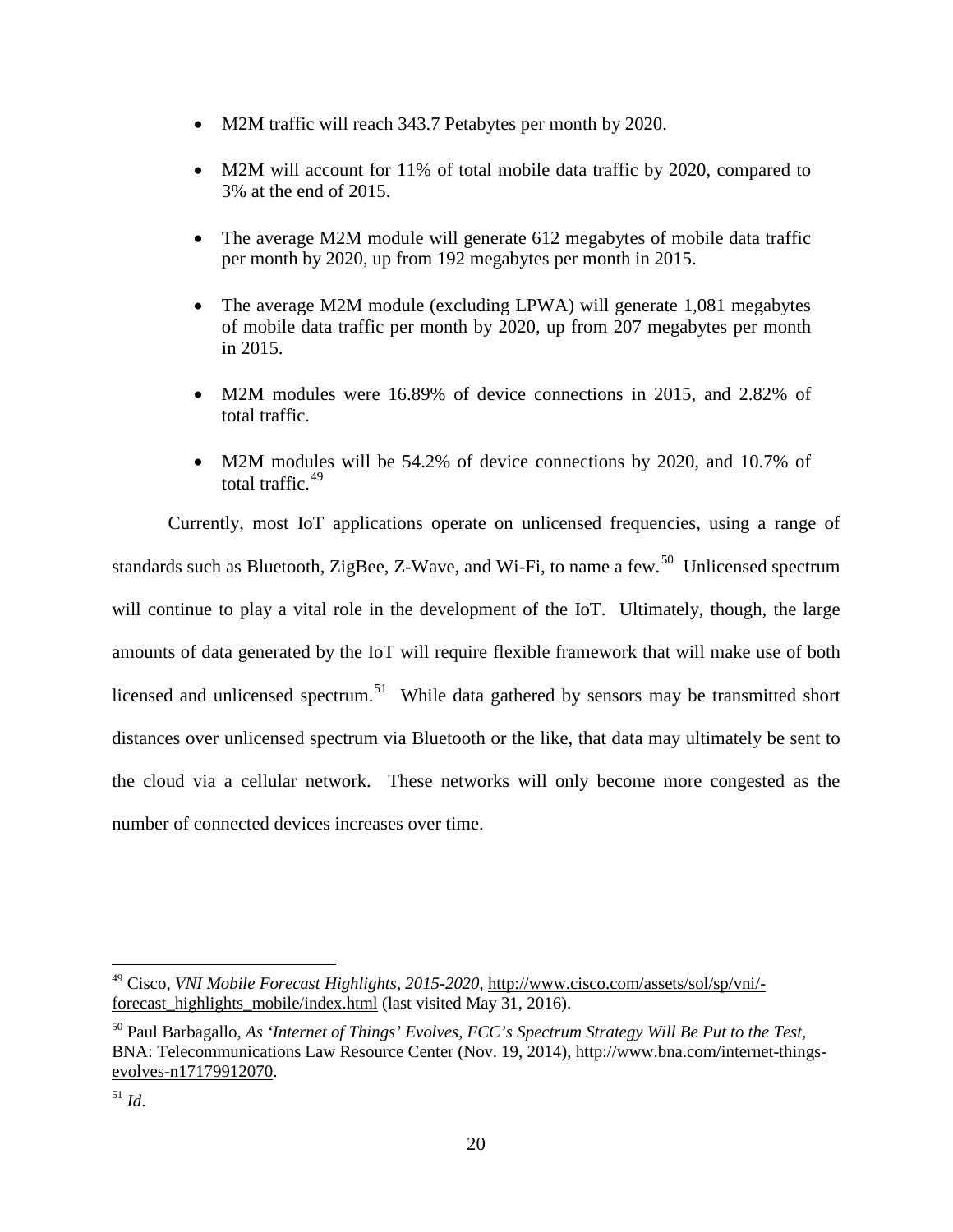5G – the fifth generation of wireless communications technology – is set to become the "backbone" of the IoT, connecting fixed and mobile devices alike.<sup>[52](#page-20-0)</sup> 5G will be a highly flexible and more powerful technology than 4G. It is poised to support specialized IoT applications, including those that have unique technology requirements (*e.g.*, low latency) or business model requirements.[53](#page-20-1) As the FCC and the NTIA have recognized, transformation of 4G to 5G requires more commercial spectrum. Cisco endorses NTIA's Assistant Secretary Lawrence Strickling's call for more spectrum, including for  $5G<sub>1</sub><sup>54</sup>$  $5G<sub>1</sub><sup>54</sup>$  $5G<sub>1</sub><sup>54</sup>$  and appreciates that NTIA's Institute for Telecommunications Sciences ("ITS") has begun testing the possible effects of IoT on spectrum usage.<sup>[55](#page-20-3)</sup> It also applauds the FCC for its efforts to identify additional licensed and unlicensed spectrum that can be made available for IoT applications, including its implementation of the 600 MHz "incentive" auction, and for its willingness to explore other creative solutions to spectrum issues in the 5 GHz and "Spectrum Frontiers" rulemaking proceeding focusing on spectrum above 24 GHz.<sup>[56](#page-20-4)</sup> Congress, the NTIA, and the FCC must continue to craft policies that promote creative uses of spectrum, including consideration of how spectrum held by the federal government can be deployed to advance the IoT.

<span id="page-20-0"></span> <sup>52</sup> Alexander Hellemans, *Why IoT Needs 5G*, IEEE Spectrum (May 20, 2015), [http://spectrum.ieee.org/](http://spectrum.ieee.org/tech-talk/computing/networks/5g-taking-stock) [tech-talk/computing/networks/5g-taking-stock.](http://spectrum.ieee.org/tech-talk/computing/networks/5g-taking-stock)

<span id="page-20-1"></span><sup>53</sup> Dan Kurschner, *The Cisco 5G White Paper Series*, Cisco Blog (May 9, 2016), [http://blogs.cisco.com-](http://blogs.cisco.com/sp/the-cisco-5g-white-paper-series) [/sp/the-cisco-5g-white-paper-series.](http://blogs.cisco.com/sp/the-cisco-5g-white-paper-series)

<span id="page-20-2"></span><sup>54</sup> News Release, NTIA, *Joint statement following the Biannual Spectrum Planning meeting on Friday, April 1, 2016, between FCC Chairman Tom Wheeler and Assistant Secretary of Commerce for Communications and Information and NTIA Administrator Lawrence E. Strickling* (Apr. 1, 2016), [https://www.ntia.doc.gov/speechtestimony/2016/joint-statement-following-biannual-spectrum-planning](https://www.ntia.doc.gov/speechtestimony/2016/joint-statement-following-biannual-spectrum-planning-meeting-friday-april-1-201)[meeting-friday-april-1-201.](https://www.ntia.doc.gov/speechtestimony/2016/joint-statement-following-biannual-spectrum-planning-meeting-friday-april-1-201)

<span id="page-20-3"></span><sup>55</sup> Request, 81 Fed. Reg. at 19958.

<span id="page-20-4"></span><sup>56</sup> For Cisco's views in these rulemakings, *see* Comments of Cisco Systems, Inc., GN Docket No. 12-268 (filed Jan. 25, 2013); Letter from Mary L. Brown, Senior Director, Government Affairs, Cisco Systems, Inc., to Marlene H. Dortch, Secretary, FCC, ET Docket No. 13-49 (filed Dec. 23, 2015); Reply Comments of Cisco Systems, Inc., ET Docket No. 13-49 (filed July 24, 2013); Comments of Cisco Systems, Inc., ET Docket No. 13-49 (filed May 28, 2013); Comments of Cisco Systems, Inc., GN Docket No. 14-177 et al. (filed Jan. 28, 2016).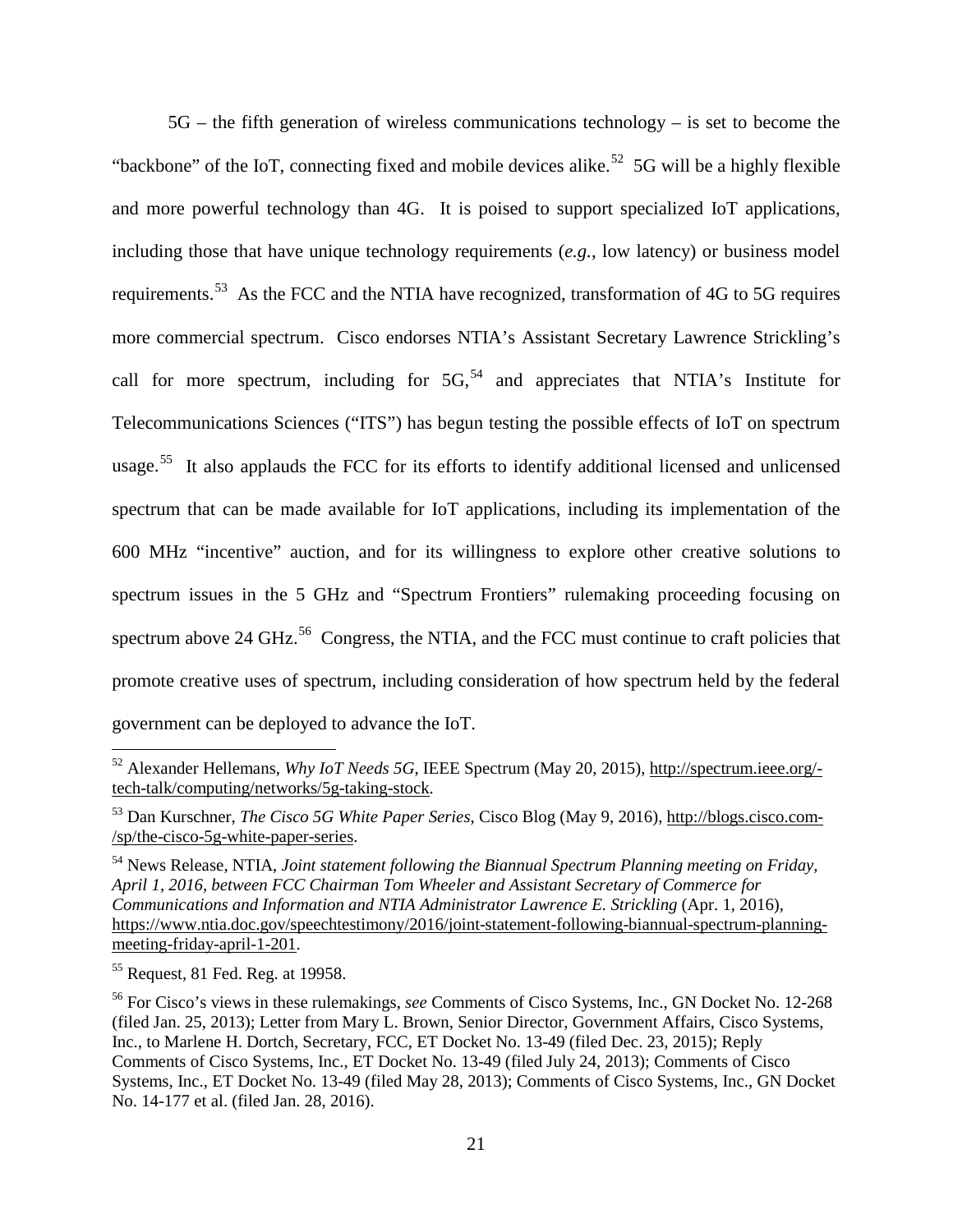#### **iv. Ensuring Security of Systems**

The Request correctly recognizes that a "growing dependence" on embedded devices raises significant privacy and security concerns.<sup>57</sup> In order for the IoT to reach its full potential, customers and end users must trust that their data is being securely transmitted. M2M networks potentially open up new vectors for attack that need to be managed thoughtfully. As the Federal Trade Commission ("FTC") has rightly pointed out, a well-designed and secure network is fundamental to protecting the vitality of the IoT.<sup>58</sup> This is an area where significant challenges and opportunities for improvement remain. With low barriers to entry, new entrants that lack sophistication or expertise may be unfamiliar with best practices for technology or may not prioritize security, developing poorly designed, vulnerable hardware or software. Low-cost new devices and legacy devices without connectivity capabilities may lack update mechanisms, unable to get critical and much needed security updates and patches. Companies that are new to the development of network-connected technologies (like auto manufacturers) will be exposed to new threats, and may initially react to the discovery of vulnerabilities with threats of litigation or even criminal prosecution, which may chill research and efforts to identify and fix security flaws. [59](#page-21-2) 

Subjecting the IoT to a separate regulatory regime, however, is not the appropriate response to these challenges. Prescriptive regulatory approaches are generally not capable of

<span id="page-21-0"></span> <sup>57</sup> Request, 81 Fed. Reg. at 19959.

<span id="page-21-1"></span><sup>58</sup> FTC, Staff Report, *Internet of Things: Privacy & Security in a Connected World*, at 55 (Jan. 2015) ("FTC Staff Report"), [https://www.ftc.gov/system/files/documents/reports/federal-trade-commission](https://www.ftc.gov/system/files/documents/reports/federal-trade-commission-staff-report-november-2013-workshop-entitled-internet-things-privacy/150127iotrpt.pdf)[staff-report-november-2013-workshop-entitled-internet-things-privacy/150127iotrpt.pdf.](https://www.ftc.gov/system/files/documents/reports/federal-trade-commission-staff-report-november-2013-workshop-entitled-internet-things-privacy/150127iotrpt.pdf)

<span id="page-21-2"></span><sup>59</sup> Katie Bo Williams, *Fear of lawsuits chills car hack research*, The Hill (Oct. 3, 2015), [http://thehill.com/policy/cybersecurity/255832-fear-of-lawsuits-chills-car-hack-research.](http://thehill.com/policy/cybersecurity/255832-fear-of-lawsuits-chills-car-hack-research) NTIA's efforts to promote responsible norms of behavior around coordinated vulnerability disclosure are useful and should continue to foster a mature dialogue aimed at promoting important security research.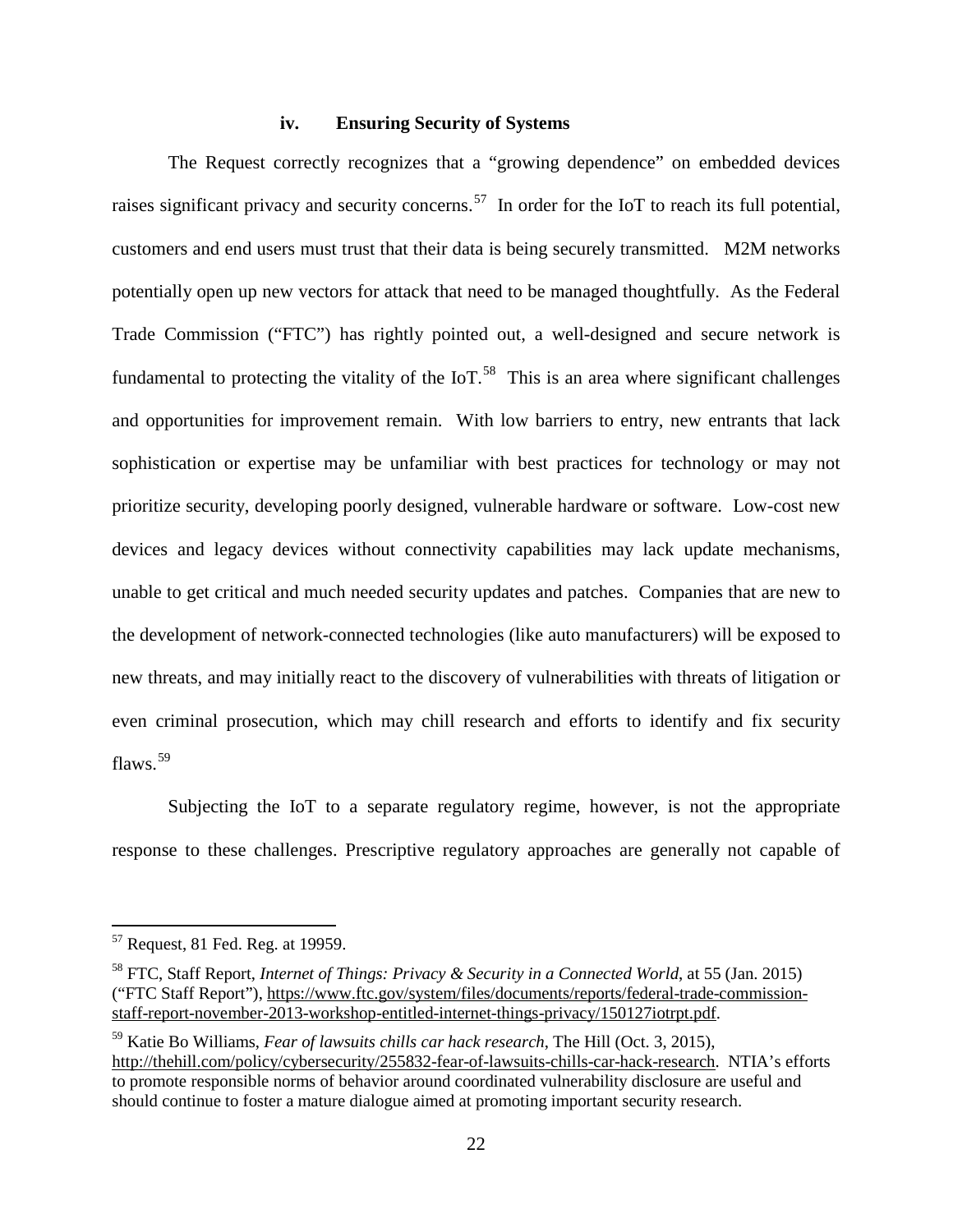adaptation to dynamic threat environment and at the same time limit the ability to innovate.  $60$ Instead, governments should work within the context of existing regulatory structures, focusing on outcome-oriented approaches for managing newly identified risks associated with the use of particular technologies as opposed to regulating the underlying technologies themselves. Government should also look to reduce conflicts between existing industry verticals and improve cybersecurity risk management through effective multi-stakeholder, public-private partnerships aimed at development of industry-led, globally-recognized best practices and standards.

When it comes to government policies relating to the management of security risks, Cisco believes there are three key guiding elements: (1) solutions to security threats must be global in nature; (2) approaches to security must remain flexible and leverage consensus-based standards; and (3) total security is neither possible, nor given the costs, desirable. Where security obligations are imposed, they must be flexible enough for a dynamic threat environment and appropriate to the risks presented in order to effectively apply available resources. The norms associated with managing security risks are evolving, and sectors are working to find tailored solutions to address their particular needs and circumstances. A standards-based approach to managing cybersecurity risks in partnership between the owners and operators of critical industry and their regulators has the advantage of focusing limited resources on the problems that are most consequential.

Education will also be a key driver to ensuring a strong, secure backbone for the IoT. If industry expects more space and time to be allotted for the IoT market to mature, it must design, develop, maintain, and operate its products and services with security and privacy in mind.<sup>[61](#page-22-1)</sup>

<span id="page-22-0"></span> <sup>60</sup> *See* FTC Staff Report.

<span id="page-22-1"></span><sup>61</sup> *See* Eric Wenger, *The First Law of IoT: Things that Can Be Connected, Will Be Connected*, Cisco Blog (Feb. 25, 2016), [http://blogs.cisco.com/security/the-first-law-of-iot.](http://blogs.cisco.com/security/the-first-law-of-iot)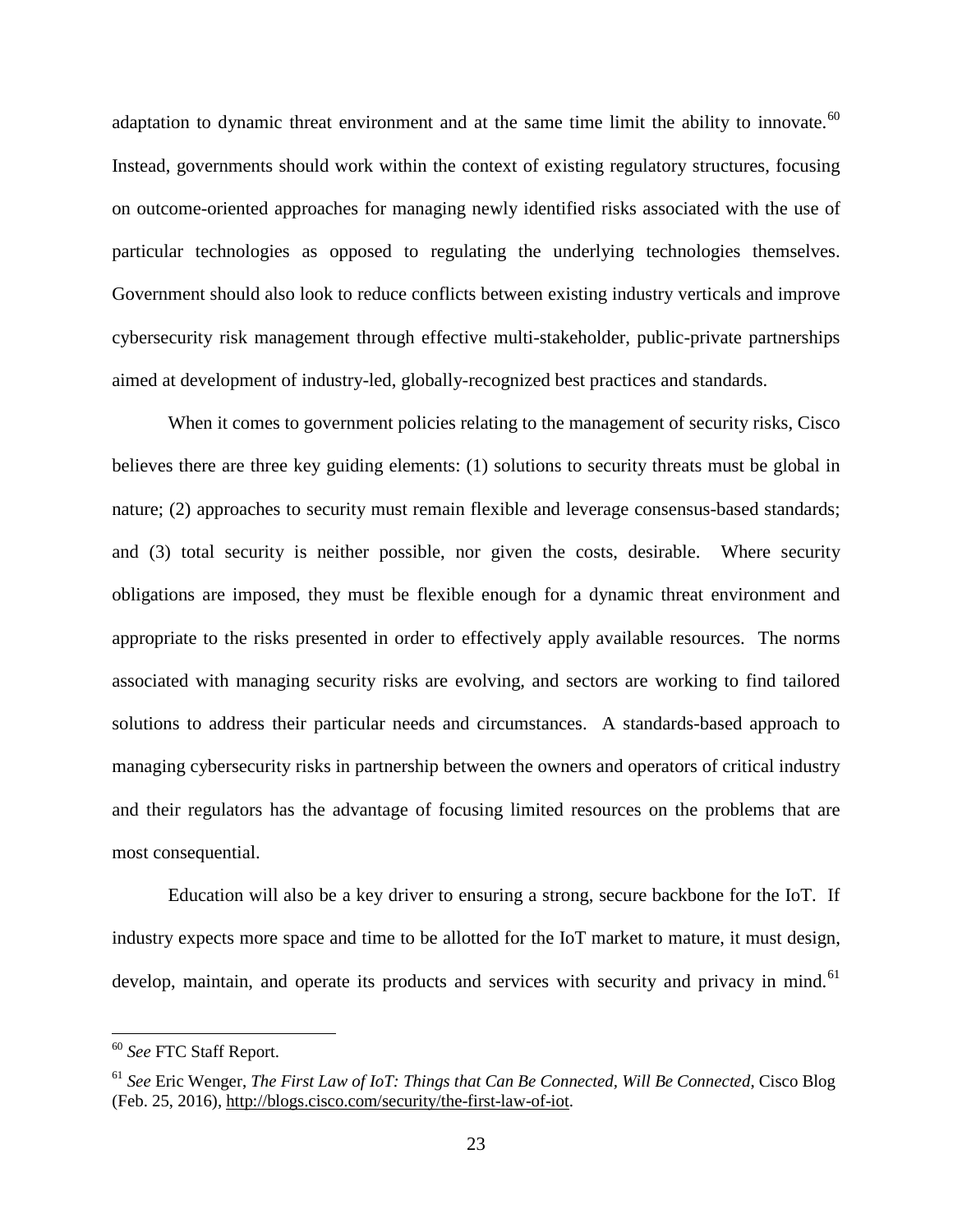Government and industry must work together to promote voluntary best practices (including security testing and risk analysis) and implementation of security by design across the board. The FTC has initiated an excellent program aimed at seeding notions of security by design into the business plans of early-stage startups. The program, called "Start with Security," is based on learnings distilled from FTC security-related enforcement actions. FTC staff has produced practical guidance for businesses and offered live presentations in markets where startups proliferate, like Silicon Valley and Austin. More work should be done to build on this program's success. In addition, the FTC should work closely with the National Institute of Standards and Technology ("NIST"), the Department of Homeland Security, and the Small Business Administration to incorporate notions of security-by-design and privacy-by-design into education materials around the use of Cybersecurity Framework published published for the benefit of small and medium-sized businesses.

#### **v. Data Privacy and Use/Ownership of Data**

Alongside security, the other element of customer and end user trust is privacy. The value of the IoT is driven by the data being collected by the connected devices. But that raises questions as to how existing data protection frameworks can be applied in order to enable the IoT to flourish while protecting data in a manner that is appropriate to its use and sensitivity. The IoT implies greater use of data for positive ends, but it also has the potential to leave citizens feeling exposed and/or subject to embarrassment if not handled correctly.<sup>[62](#page-23-0)</sup> It is important that end users know about how their data is used and feel comfortable about it. Organizations are increasingly reliant on effective collection, analysis, use, storage, and management of data for their success. Trust is foundational to any organization that is data-centric, which underscores

<span id="page-23-0"></span> $62$  Privacy considerations are particularly sensitive with respect to wearable devices that may gather sensitive health data, such as sleep patterns and eating and exercise habits.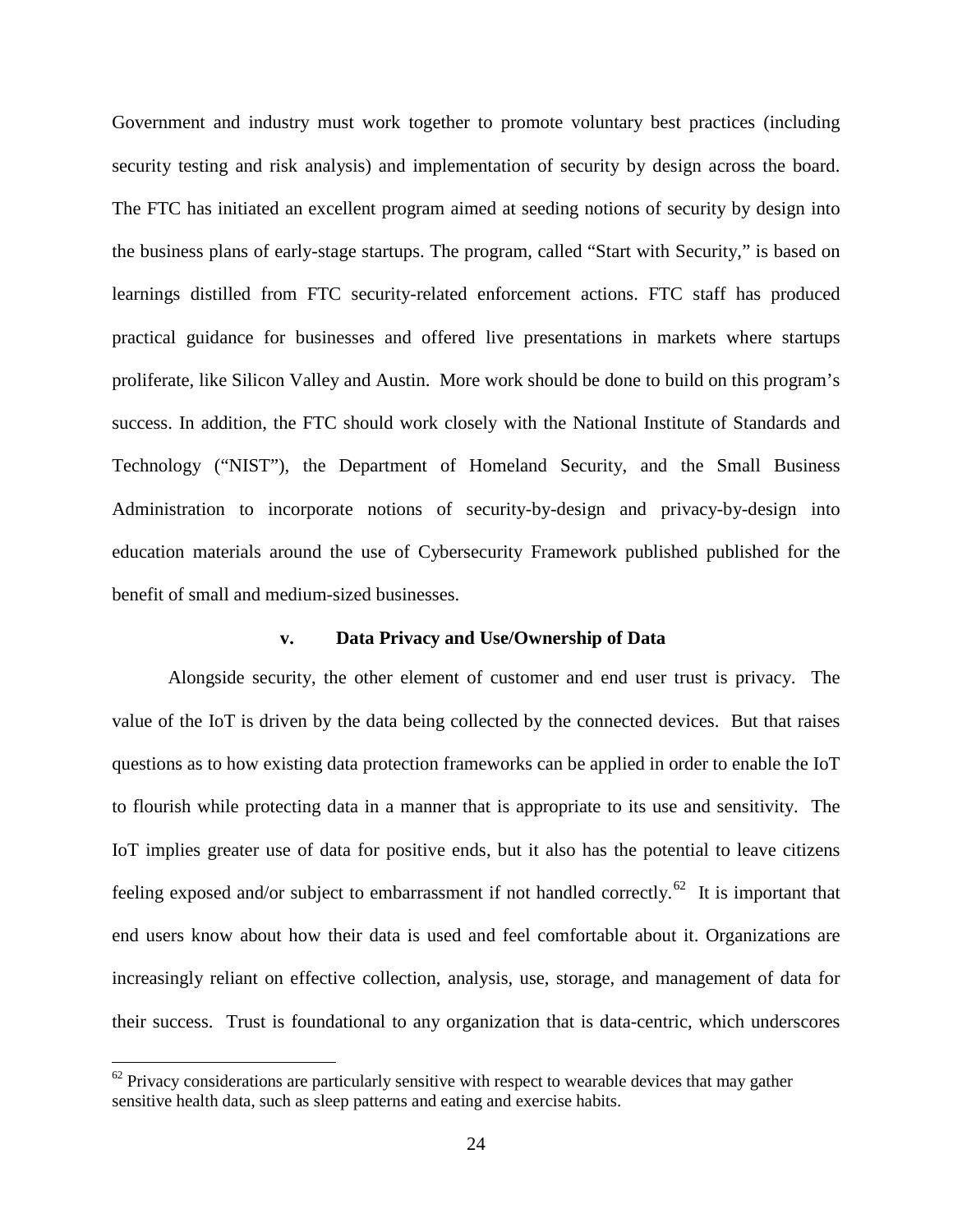the importance of privacy-by-design. While existing notions of data protection *e.g.*, notice and consent remain highly relevant in the context of IoT, it may take some adaption to apply them when devices are too small or low-powered to provide screens or keyboards. Consumer understanding of these technologies and their expectations for appropriate use of their data may continue to evolve as well. In the meantime, a key guide is for those handling customer data to avoid uses of data that are fundamentally out of line with expectations of the data subject and result in embarrassment or surprise.

*Notice and Consent*. Notice and consent regarding types of data being collected and the nature of its use makes sense from a principled point of view – tell people what you are going to do in the interests of transparency and give them the option to make choices around that. In the IoT world, however, this is not always easy to achieve. M2M devices, such as sensors and actuators, often do not have a user interface, so providing information and check-box options will not always be possible. While we leave space for the technology to adapt, we also need to be aware of what consumers want and expect. The pervasiveness of these devices in the environment could make for a frustrating consumer experience – do we want to be pestered by notices and requests for consent thousands of times as we walk down the street?

In addition, not all data is sensitive – information being collected by agricultural sensors on soil conditions is arguably not as sensitive as data about an individual's health or financial status. The context of how data is being used and who is using it is also important – use of sensors by the airport authorities to implement crowd management may be considered an acceptable use of the data aggregated, but use of those same sensors by an oppressive regime to track the location of its dissidents arguably would not. Similarly, we may be comfortable with medical test results initially collected to diagnose one disease being cross-checked against a rare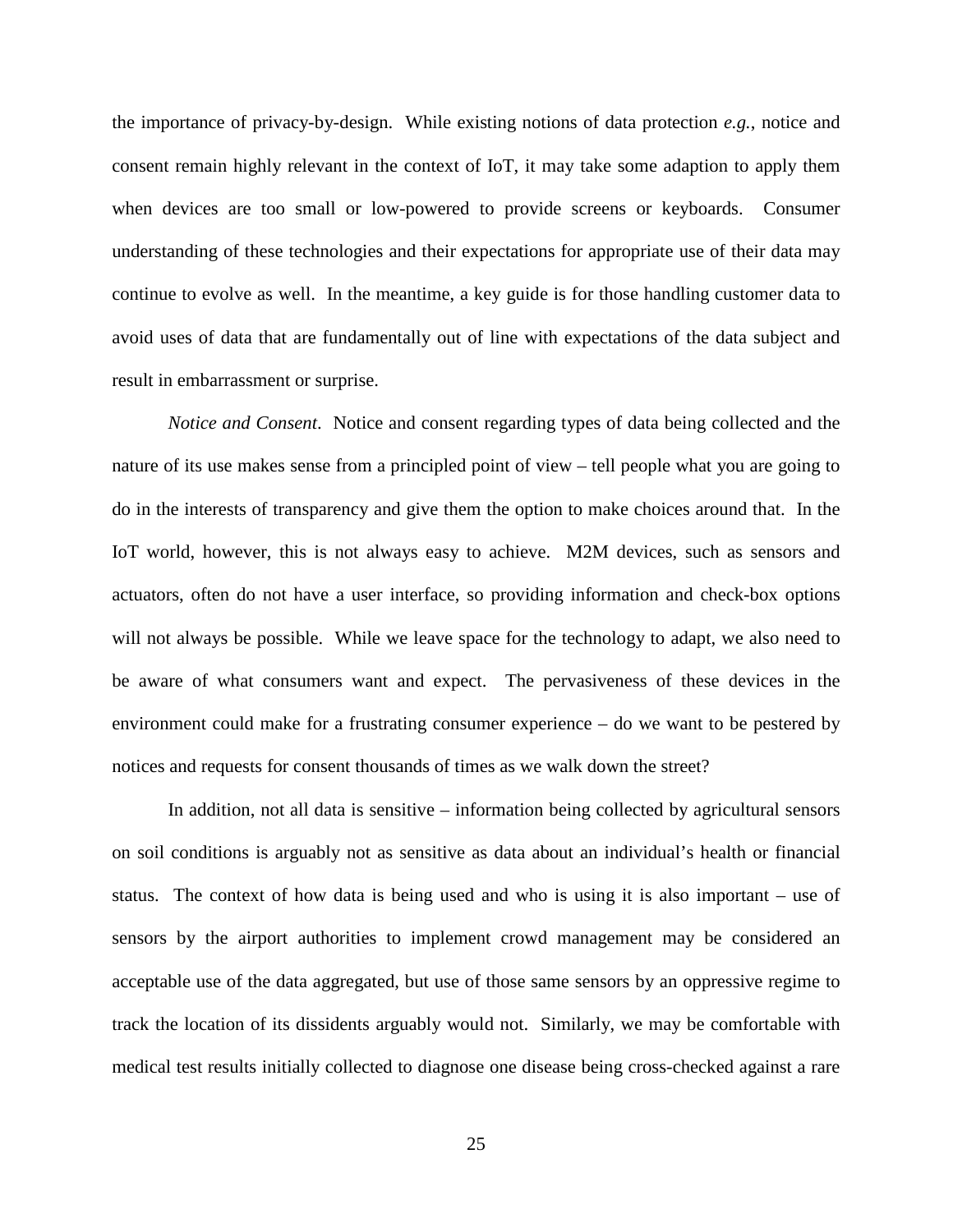disorder down the line, but less comfortable with those same results being sold to an insurance provider without consent.

One alternative solution to the problems with notice and consent is to minimize the collection of personal data. In some circumstances this is fairly straightforward. Sensors collecting soil acidity data are less likely to be seen to be collecting personal data. Others are more complex, such as when the existence of a device owned by an individual is registered but care is taken to ensure that there are no means to identify the individual, for example, by avoiding the collection of identifiers or other factors specific to a person. The ability to conduct processing of data that has been anonymized or pseudonymized will be central to the success of the IoT.

*International Considerations*. There are also cross-border challenges with respect to privacy. NTIA recognizes that the U.S. is not acting in isolation in this space and must coordinate with its international partners. The EU in particular is known for its horizontal approach to data protections—as contrasted with the US approach built around specific verticals involving highly sensitive data. An inconsistent patchwork of global regulations relating to data sovereignty will undoubtedly impede innovation. We need to make sure that we have usable mechanisms for handling international data transfers and for addressing issues relating to data sovereignty that do not put companies in the impossible situation of being required to comply with conflicting jurisdictional elements. If "harmonization" of data protection requirements is not realistic, we at least need to work towards ensuring that laws, regulations, and policies are interoperable across borders.

*Other Big Data Considerations*. Big data is a relatively new phenomenon. While government regulators must be mindful of privacy considerations, it is also important to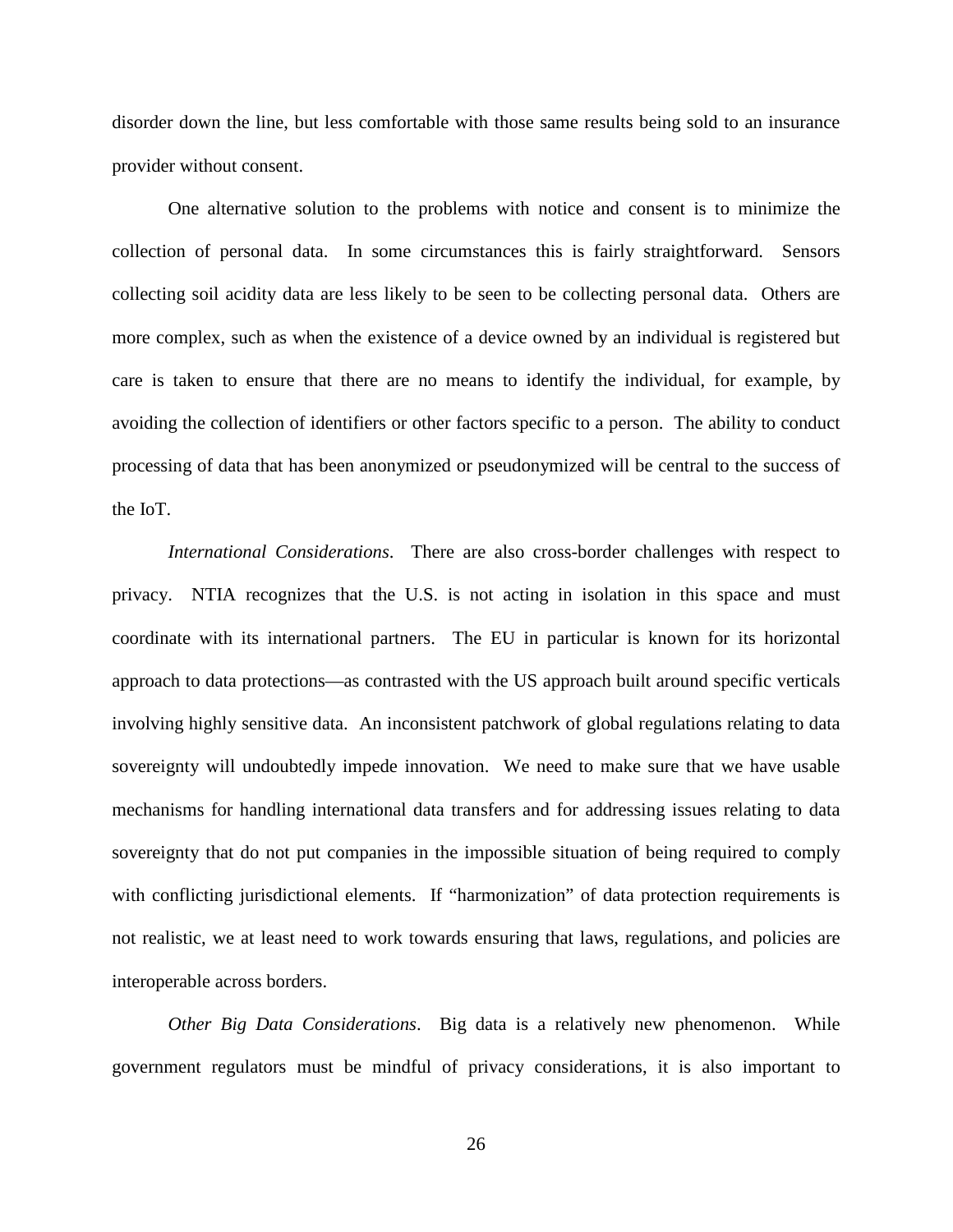acknowledge that the greatest benefits from the IoT are derived from the analysis and flow of big data. Overly restrictive application of intellectual property laws could impede the progress of the IoT. To avoid misuse of data, industry should work together to set up frameworks to ensure that contractual provisions clearly spell out issues relating to the ownership and use of data. Public sector data should be open, accessible for reuse, redistribution, and universal participation whenever possible. It must be available as a whole, at a reasonable reproduction cost, and in a convenient form. It should be open to all to use and distribute with no limits on particular purposes or restrictions on commercial use.

#### **vi. Addressing Liability Concerns**

With new technology comes new potential for liability.<sup>[63](#page-26-0)</sup> There is uncertainty regarding who should bear the liability for any system vulnerabilities or defects, including inaccurate data. The potential costs associated with potential products liability litigation may discourage the deployment of new IoT technologies. $64$  This does not mean, however, that federal or state governments should rush to enact a regime of IoT-specific liability statutes. In the context of assessing liability related to connected cars, The Brookings Institution has noted that traditional products liability law is a "time-tested framework that has proven to be adaptive to technologydriven liability issues in many other contexts" and "subject to a few narrow exceptions, existing tort and contract law frameworks are generally very well equipped" to handle liability issues

<span id="page-26-0"></span> <sup>63</sup> Consumer Technology Association & AIG, *The Internet of Things: Evolution or Revolution?*, at 17-18, [https://www-160.aig.com/content/dam/aig-mktg/america-canada/us/documents/landing-pages/disruptive](https://www-160.aig.com/content/dam/aig-mktg/america-canada/us/documents/landing-pages/disruptive-tech/iot/aigiot-english-report.pdf)[tech/iot/aigiot-english-report.pdf.](https://www-160.aig.com/content/dam/aig-mktg/america-canada/us/documents/landing-pages/disruptive-tech/iot/aigiot-english-report.pdf)

<span id="page-26-1"></span><sup>64</sup> Dorothy J. Glancy, *Sharing the Road: Smart Transportation Infrastructure*, 41 Fordham Urb. L.J. 1617, 1645 (Oct. 2014) (noting the delay in the advancement of autonomous vehicles due to fear of costs related to products liability litigation) (citing U.S. Gov't Accountability Office, Gao-14-13, *Intelligent Transportation Systems: Vehicle-to-Vehicle Technologies Expected To Offer Safety Benefits, But a Variety of Deployment Challenges Exist* (2013)).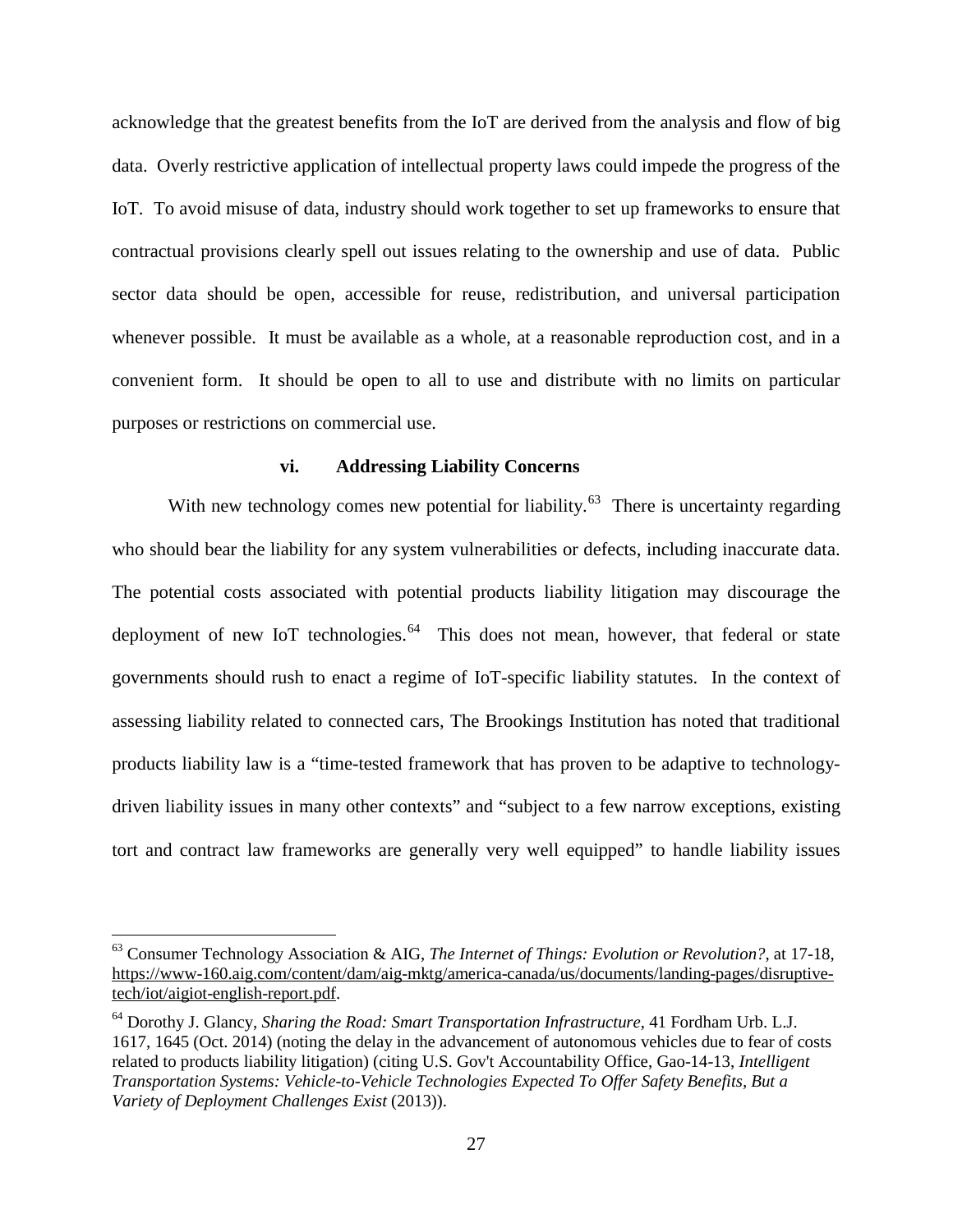relating to connected cars.<sup>65</sup> While it is today unclear whether reliance on traditional products liability law will discourage widespread IoT deployment, the issue is one that government should closely monitor, particularly with respect to innovations like autonomous transportation, where there may be unique liability concerns.

# **vii. Educating, Training, and Preparing the Workforce for the IoT**

Workforce education is a particularly pressing need, given the quickly evolving technological landscape. While IoT technologies are evolving at a rapid pace, there is a growing skills gap, creating a need for individuals who understand interactions among IT, networking and traditional control systems. World Bank studies estimate that 200,000 new engineers are required every year from 2014 to 2022 to connect the unconnected.<sup>[66](#page-27-1)</sup> The need for workers skilled in cybersecurity is particularly acute. Workers will require new skills to deploy the IoT infrastructure, be it in design, installation or implementation.

Cisco is leading the charge in educating the workforce for the digital economy by offering online courses and career building programs that are IoT-centric.<sup>67</sup> For example, Networking Academies is a public-private partnership in which Cisco provides free curricula, virtual learning tools, instructional support, teacher training, and professional development opportunities for instructors to millions of students who earn Cisco technical certifications. Cisco likewise participates in numerous mentoring activities, including hosting a *Girls in ICT* 

<span id="page-27-0"></span> <sup>65</sup> John Villasenor, *Products Liability and Driverless Cars: Issues and Guiding Principles for Legislation*, Brookings (Apr. 24, 2014), [http://www.brookings.edu/research/papers/2014/04/products-liability](http://www.brookings.edu/research/papers/2014/04/products-liability-driverless-cars-villasenor)[driverless-cars-villasenor.](http://www.brookings.edu/research/papers/2014/04/products-liability-driverless-cars-villasenor)

<span id="page-27-1"></span><sup>66</sup> Press Release, Cisco, *Cisco Introduces New Cloud and IoT Certifications to Address Key IoE Skills* (May 27, 2015), [https://newsroom.cisco.com/press-release-content?articleId=1644181.](https://newsroom.cisco.com/press-release-content?articleId=1644181)

<span id="page-27-2"></span><sup>67</sup> *See, e.g.*, Cisco, Cisco Networking Academy, *Introduction to the Internet of Everything*, <https://www.netacad.com/courses/intro-internet-of-everything/> (last visited May 31, 2016).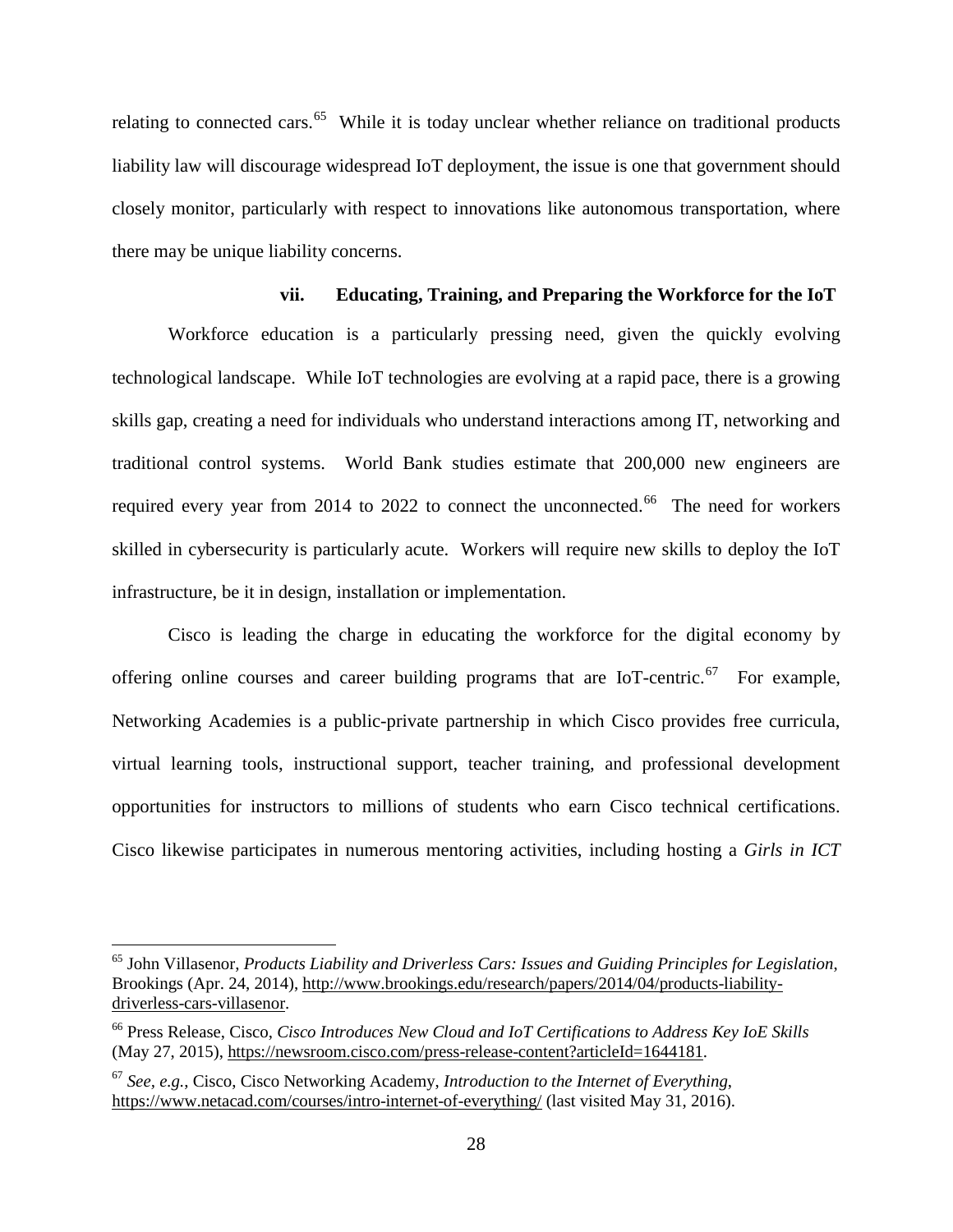*Day*, job shadow days, a Social Innovation Challenge, and a STEM Day of Action, to name a few.<sup>[68](#page-28-0)</sup>

Cisco is very focused on addressing workforce development, but it cannot stand alone in its efforts to educate tomorrow's workforce. It is critical for the government to play an active role in providing training and educational opportunities to IT and networking professionals to advance skill sets needed for the deployment of IoT technologies. It can accomplish this goal in a number of ways, including partnering with universities to develop cybersecurity and IoTcentric curricula, offering training opportunities to businesses, such as seminars and workshops, and by creating grant and/or scholarship programs focused on STEM education. One thing is certain – if the U.S. wants to be the driver of the IoT technologies, it must prioritize and allocate significant resources to STEM education.

#### **III. CONCLUSION**

The IoT is generating unprecedented opportunities for all of us  $-$  in the way we govern and are governed, the way we do business, and the way we manage our lives. We stand at the cusp of an era in which everything from cars to cows can be given an Internet address and connected to the IoT network.

The extent of the IoT's success largely depends on getting the technological and policy mix just right. Just as the Internet of the 1990s flourished as the result of a light regulatory touch, so, too, should the IoT. $^{69}$  The dynamic threat environment requires a focus on flexible,

<span id="page-28-0"></span> <sup>68</sup> *See* Cisco, Corporate Social Responsibility, *STEM @ Cisco: Cultivating STEM education and careers needed to build tomorrow's workforce*,<http://csr.cisco.com/pages/stem-at-cisco> (last visited May 31, 2016). Cisco is also a sponsor of Million Women Mentors, [https://www.millionwomenmentors.org/,](https://www.millionwomenmentors.org/) and the Grace Hopper Celebration for Women in Computing, [http://ghc.anitaborg.org/.](http://ghc.anitaborg.org/)

<span id="page-28-1"></span><sup>69</sup> *See, e.g*., Executive Office of the President of the United States, *Consumer Data Privacy in a Networked World: A Framework for Protecting Privacy and Promoting Innovation in the Global Digital Economy*, 23 (Feb. 2012), <https://www.whitehouse.gov/sites/default/files/privacy-final.pdf> (underscoring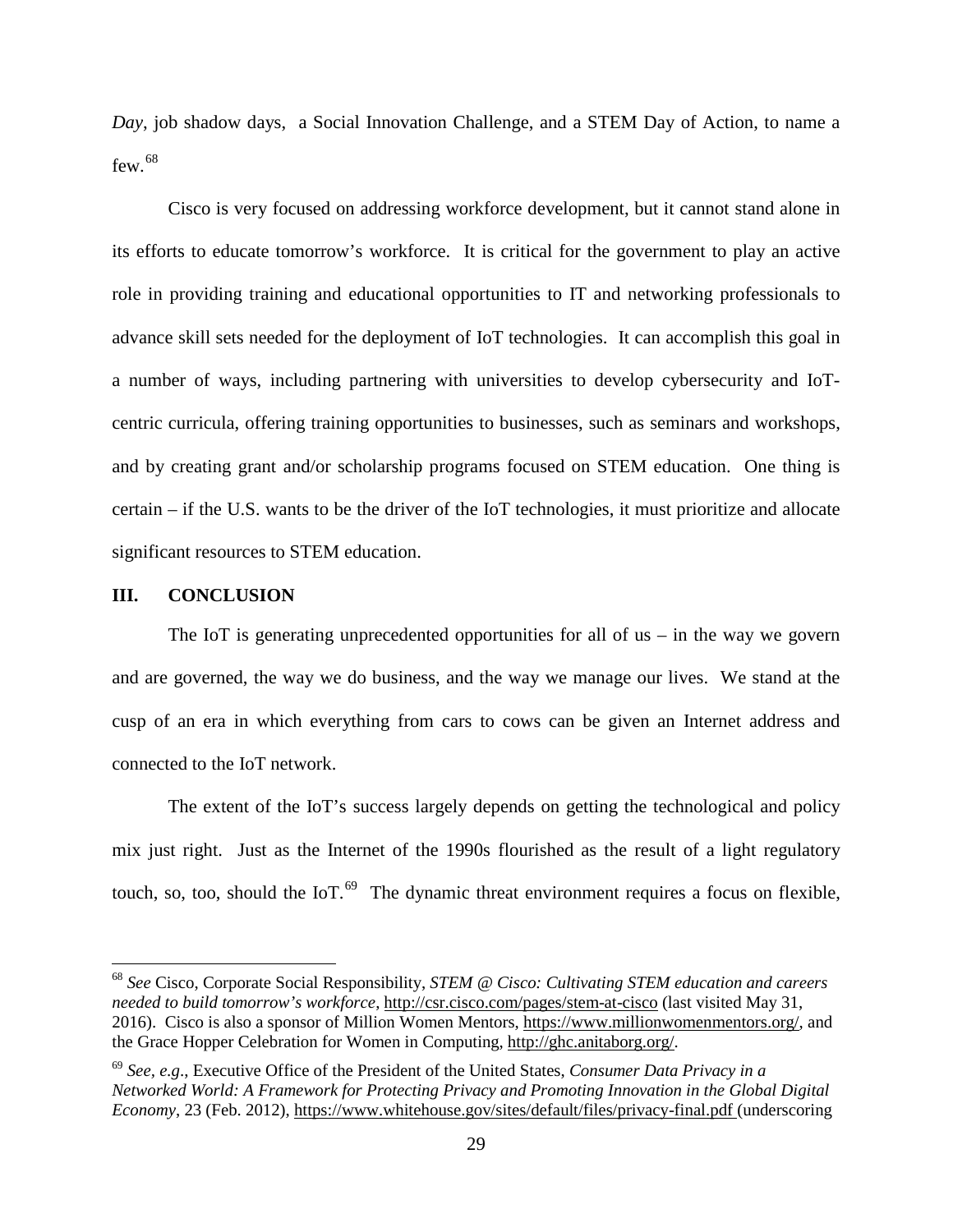globally-recognized standards developed through public-private partnerships. In some instances, of course, government action is needed and welcomed. Government can and should encourage industry efforts towards adoption of technology neutral, voluntary, consensus-based, open global standards for IoT. It should assure that patent issues not deter the development of IoT. The FCC must ensure there is an adequate unlicensed and licensed spectrum to support the IoT. The federal government must consult and coordinate internationally to ensure that trade barriers support the free flow of IoT solutions and to assure that data can flow freely across borders through consistent approaches to security and privacy issues. Government can also effectively promote adoption of IoT by investing to bring its cities, infrastructure, military and federal workforce into the digital connected age, encouraging the move to IPv6, and raising awareness of workforce training opportunities. More generally, government must make sure that the tax code promotes innovation and investment, that our education system equips future workers with the capabilities they need to participate in a world where the IoT is a reality, and that our immigration policies support the proper acquisition of talent to maintain the United States' leadership role in the development of the IoT.

Generally, however, the government should exercise regulatory restraint to the greatest extent possible, to avoid the risk of chilling innovation with heavy-handed, inconsistent, or unnecessary regulations. Industry stakeholders must be given room to collaborate and reach consensus on critical issues such as privacy and cybersecurity best practices. Industry is deeply engaged and working cooperatively to address the many technical and policy challenges facing the deployment of the IoT. It can do so with the speed, agility and flexibility that government simply cannot offer. While the government can continue to play a critical role to ensure that its

 $\overline{a}$ 

that the Internet is an "open, decentralized, user-driven platform for communication, innovation, and economic growth," and attributing its success to reliance on multistakeholder processes).